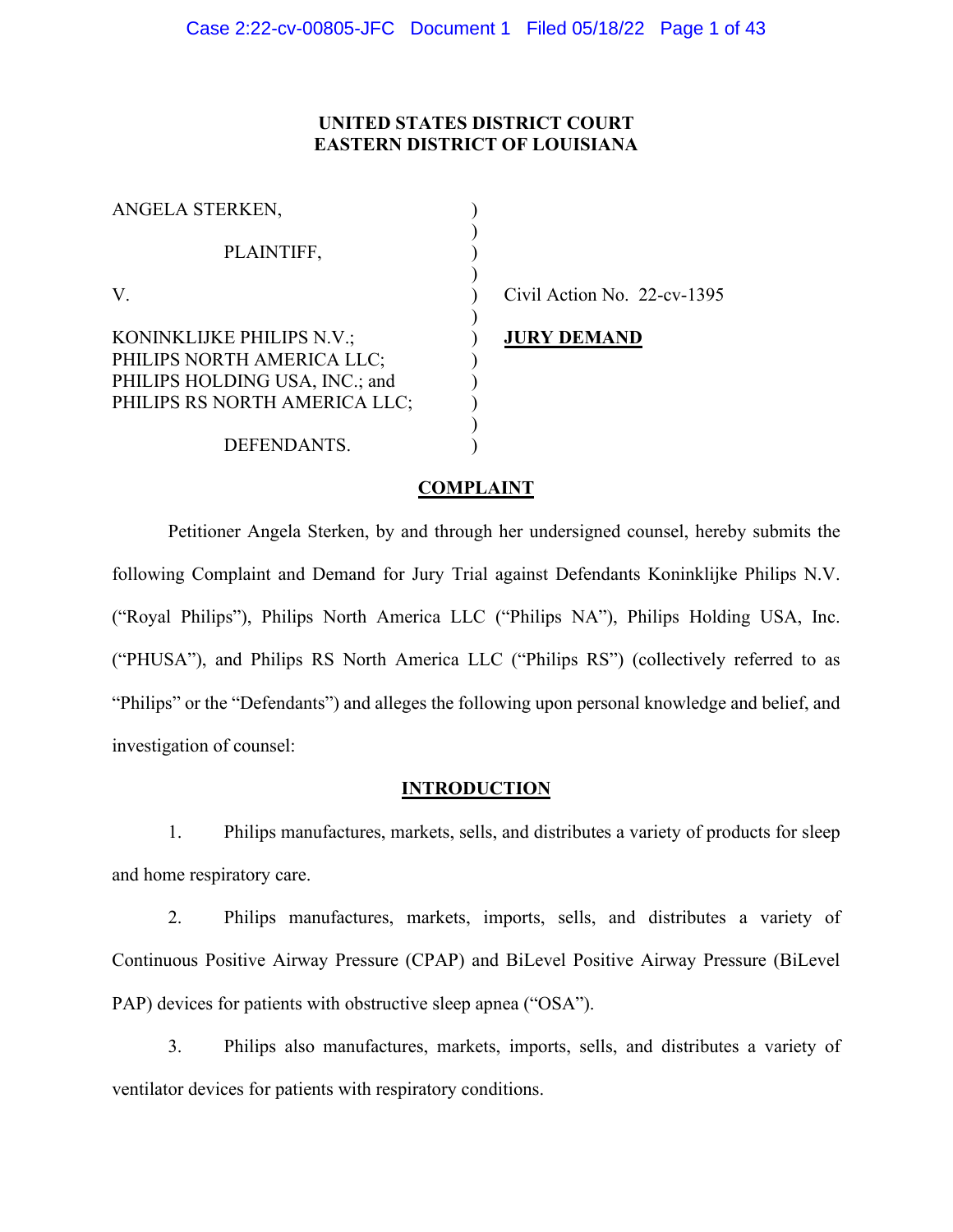#### Case 2:22-cv-00805-JFC Document 1 Filed 05/18/22 Page 2 of 43

4. On June 14, 2021, Philips issued a recall notification for many of its CPAP and BiLevel PAP devices as well as a number of its ventilator devices.

5. In its recall notification, Philips advised of potential health risks related to the sound abatement foam used in the affected devices.

6. Philips informed patients using these affected devices of potential risks from exposure to degraded sound abatement foam particles and exposure to chemical emissions from the sound abatement foam material.

7. Specifically, Philips notified patients that the risks related to issues with the sound abatement foam include headache, irritation, inflammation, respiratory issues, and possible toxic and carcinogenic effects.

8. Plaintiff Angela Sterken was prescribed to use and purchased the DreamStation CPAP device, one of Philips' recalled devices, a to treat her obstructive sleep apnea.

9. Plaintiff used Philips' DreamStation CPAP device (the "subject device"), one of Philips' recalled devices, on a daily basis for a number of years and was diagnosed with lung cancer.

10. As a direct and proximate result of Philips' conduct, Plaintiff has suffered serious and substantial life-altering injuries.

11. As a direct and proximate result of the subject device, manufactured, marketed, imported, sold, and distributed by Philips, Plaintiff has suffered physical, emotional, and financial injuries, including lung cancer.

#### **PLAINTIFF**

12. Plaintiff Angela Sterken is an adult resident and citizen of Ponchatoula, Louisiana. Ponchatoula, Louisiana is located in Tangipahoa Parish.

2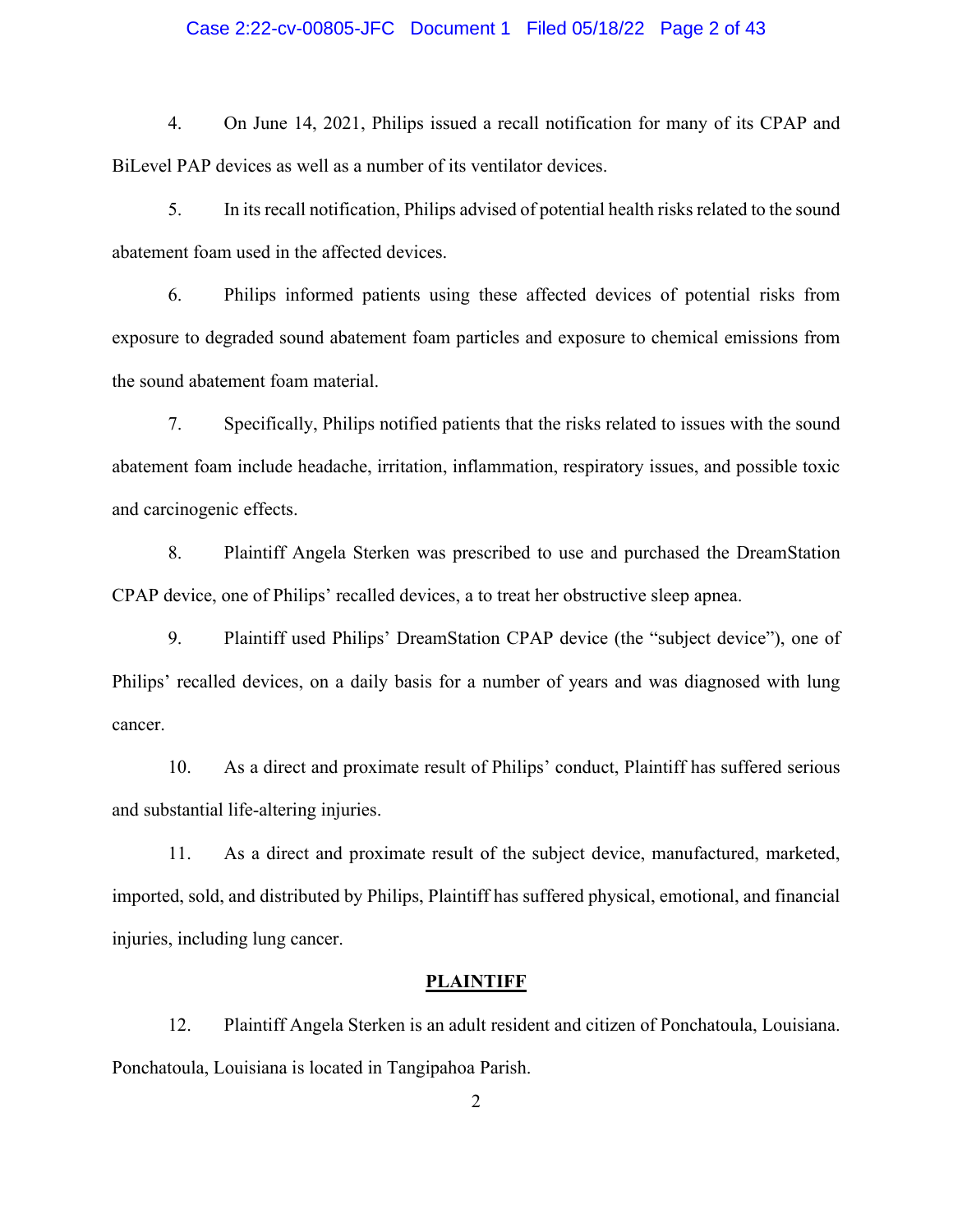#### Case 2:22-cv-00805-JFC Document 1 Filed 05/18/22 Page 3 of 43

13. Plaintiff has been a resident and citizen of Ponchatoula, Louisiana since the time she was prescribed her Philip's DreamStation CPAP through the present, including the time she was diagnosed with lung cancer.

#### **DEFENDANTS**

14. Defendant Koninklijke Philips N.V. ("Royal Philips") is a public limited liability company established under the laws of The Netherlands, having its principal executive offices at Philips Center, Amstelplein 2, 1096 BC Amsterdam, The Netherlands. Royal Philips is the parent company of Philips NA and Philips RS. Royal Philips can be served with process via the *Convention on the Service Abroad of Judicial and Extrajudicial Documents in Civil or Commercial Matters* ("Hague Service Convention").

15. Defendant Philips North America LLC ("Philips NA") is a Delaware corporation with its principal place of business located at 222 Jacobs Street, Floor 3, Cambridge, Massachusetts 02141. Philips NA is a wholly-owned subsidiary of Royal Philips. Upon information and belief, Philips NA manages the operation of Royal Philips' various lines of business, including Philips RS, in North America. The sole member of Philips NA is PHUSA, which is a Delaware corporation with its principal place of business located at 222 Jacobs Street, Floor 3, Cambridge, Massachusetts 02141. Philips NA may be served through its registered agent, Corporation Service Company, at 501 Louisiana Avenue, Baton Rouge, Louisiana 70802.

16. Defendant Philips Holding USA, Inc. ("PHUSA") is a Delaware corporation with its principal place of business located at 222 Jacobs Street, Floor 3, Cambridge, Massachusetts 02141. PHUSA is a holding company that is the sole member of Defendant Philips NA. PHUSA may be served through its registered agent, Corporation Service Company, at 501 Louisiana Avenue, Baton Rouge, Louisiana 70802.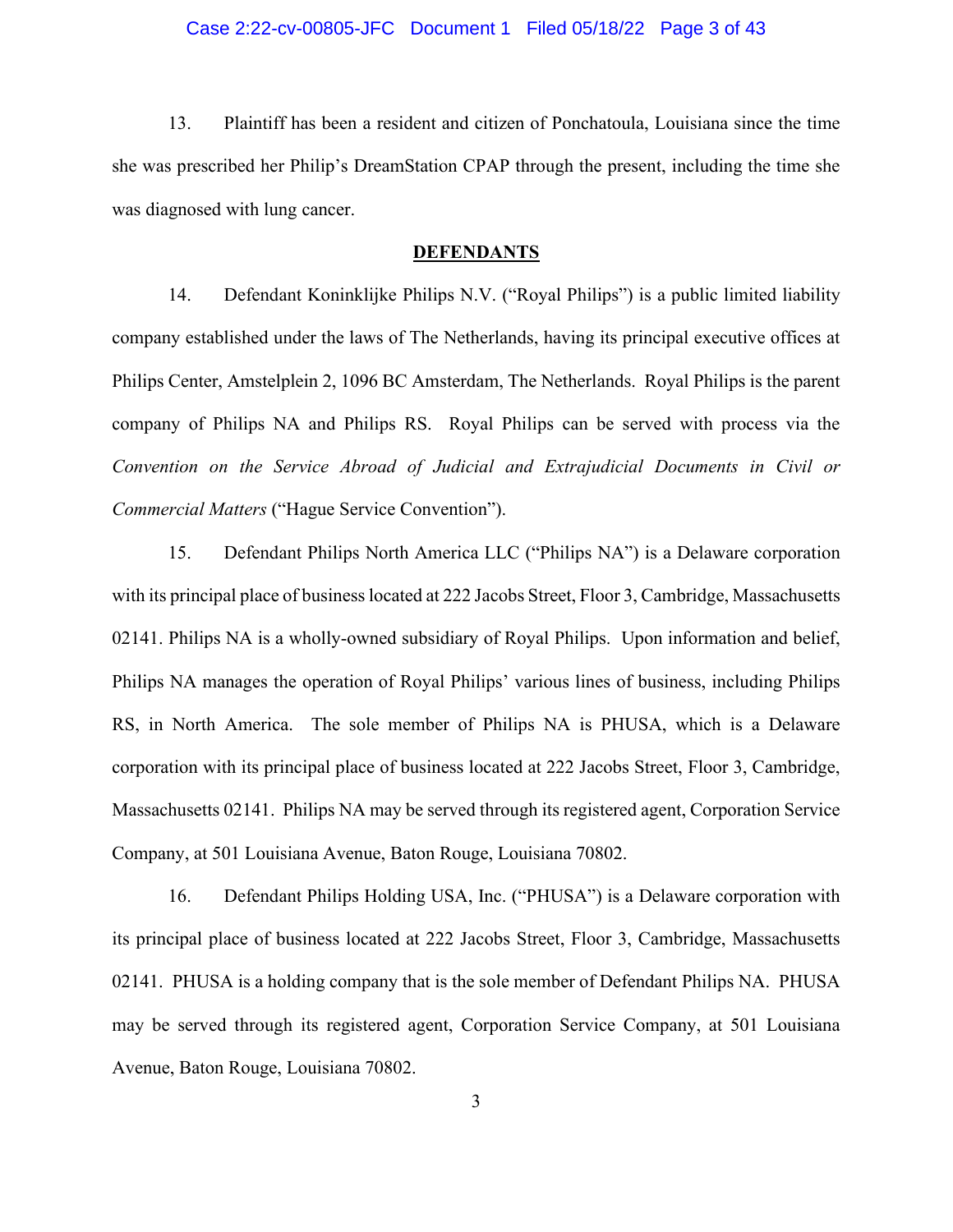#### Case 2:22-cv-00805-JFC Document 1 Filed 05/18/22 Page 4 of 43

17. Defendant Philips RS North America LLC ("Philips RS") is a Delaware corporation with its principal place of business located at 6501 Living Place, Pittsburgh, Pennsylvania 15206. Philips RS was formerly operated under the business name Respironics, Inc. ("Respironics"). Royal Philips acquired Respironics in 2008.<sup>[1](#page-3-0)</sup> Philips RS may be served through its registered agent, Corporation Service Company, at 501 Louisiana Avenue, Baton Rouge, Louisiana 70802.

18. Royal Philips, Philips NA, PHUSA, and Philips RS are hereinafter collectively referred to as "Philips" or the "Defendants."

## **JURISDICTION AND VENUE**

19. At all times pertinent to this Complaint, Defendants were and are in the business of designing, manufacturing, marketing, promoting, advertising, and selling devices for the treatment of obstructive sleep apnea, including the DreamStation device prescribed for and purchased by Plaintiff at issue in this lawsuit (the "subject device").

20. At all times pertinent to this Complaint, Defendants were the mere alter egos or instrumentalities of each other. There is such a unity of interest and ownership between Defendants that the separate personalities of their entities ceased to exist. Defendants operated as a single enterprise, equally controlled each other's business affairs, commingled their assets and funds, disregarded corporate formalities, and used each other as a corporate shield to defeat justice, perpetuate fraud and evade contractual and/or tort liability.

21. At all times pertinent to this Complaint, Defendants acted in all respects as agents or apparent agents of one another.

<span id="page-3-0"></span><sup>1</sup> *Philips announces completion of tender offer to acquire Respironics*, WEB WIRE, https:/[/www.webwire.com/ViewPressRel.asp?aId=61199 \(](http://www.webwire.com/ViewPressRel.asp?aId=61199)accessed June 30, 2021).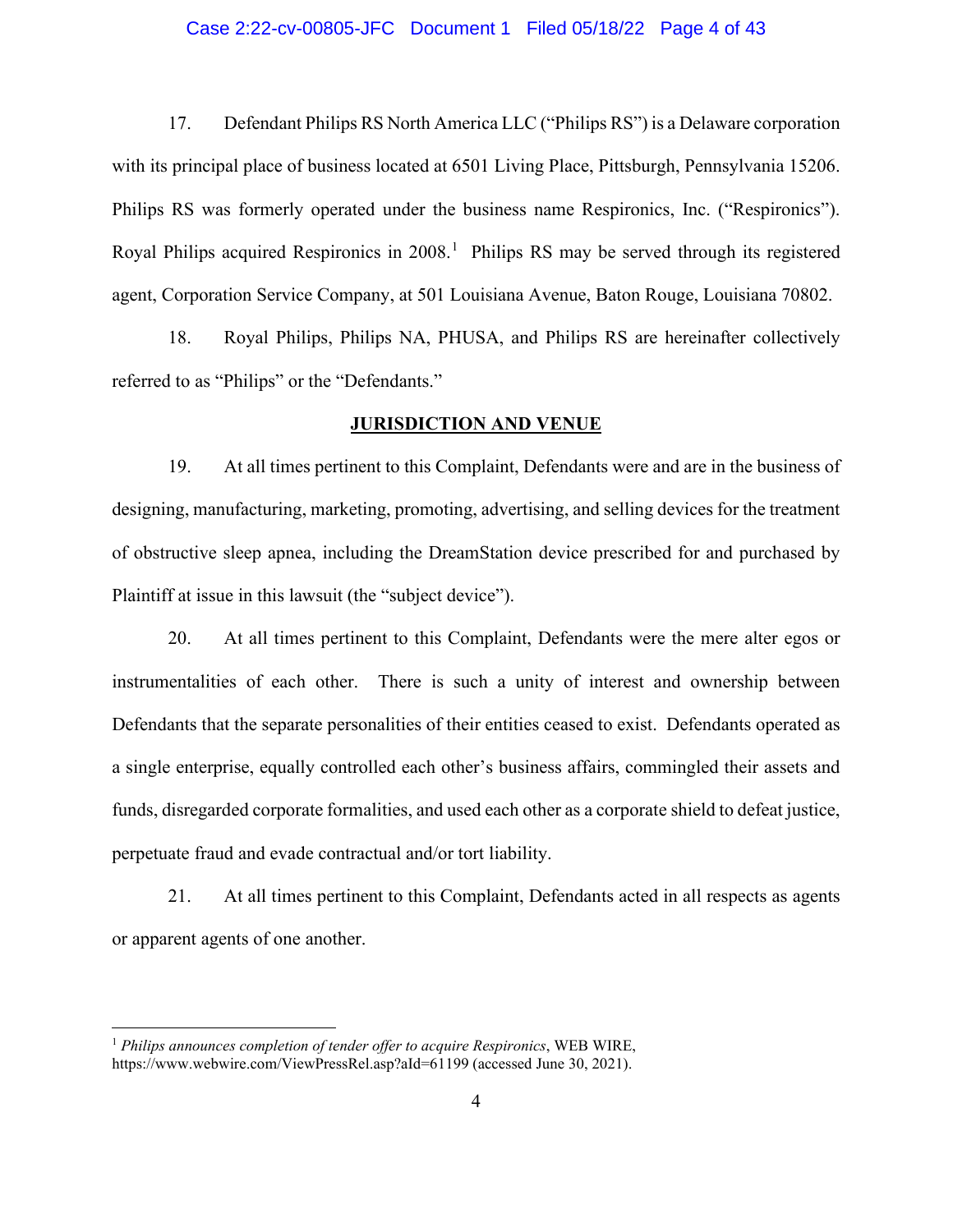### Case 2:22-cv-00805-JFC Document 1 Filed 05/18/22 Page 5 of 43

22. At all times pertinent to this Complaint, Defendants acted in concert in the designing, manufacturing, marketing, promoting, advertising, and selling of devices for the treatment of obstructive sleep apnea, including the subject device. Defendants combined their property and labor in a joint undertaking for profit, with rights of mutual control over each other, rendering them jointly liable to Plaintiff.

23. Defendants regularly transact business in Louisiana that includes marketing and selling devices for the treatment of obstructive sleep apnea, derive substantial revenue from their business transactions in Louisiana, and have purposely availed themselves of the privilege of doing business in Louisiana.

24. Defendants shipped or participated in shipping the subject device and other devices with the reasonable expectation that the devices could or would find their way to Louisiana through the stream of commerce.

25. Defendants' actions in marketing and selling their devices in Louisiana should have led them to reasonably anticipate being hauled into Court in Louisiana.

26. Defendants have sufficient "minimum contacts" with Louisiana that subjecting them to personal jurisdiction in Louisiana does not offend traditional notions of fair play and substantial justice.

27. As detailed below, Plaintiff suffered injuries in Tangipahoa Parish, Louisiana from the subject device that Defendants negligently designed and/or manufactured either in Louisiana or outside of Louisiana. Thus, Defendants committed a tort either in Louisiana or outside of Louisiana that caused injuries in Louisiana, and the Court has personal jurisdiction over Defendants under Louisiana's Long Arm Statute, La. Rev. Stat. Ann § 13:3201.

5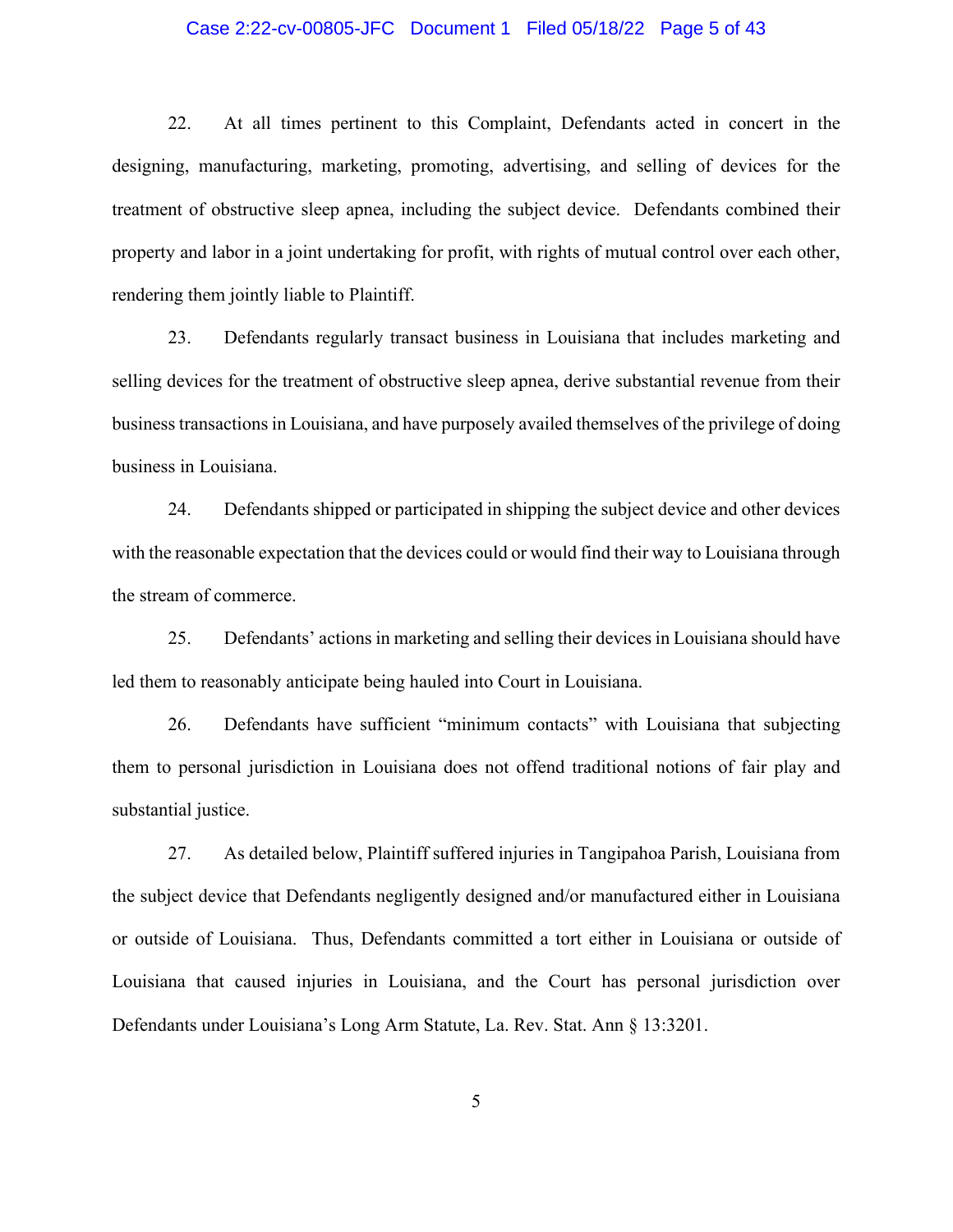## Case 2:22-cv-00805-JFC Document 1 Filed 05/18/22 Page 6 of 43

28. This Court has personal jurisdiction over Philips NA, PHUSA, and Philips RS because of their systematic and continuous contacts with Louisiana as well as their maintenance of a registered agent for service of process in Louisiana.

29. This Court has personal jurisdiction over Royal Philips because of its systematic and continuous contacts with Louisiana.

30. This Court has original jurisdiction in this matter pursuant to 28 U.S.C. §1332(a)(1) and  $\S 1332(a)(2)$ , as there is complete diversity between Plaintiff and Defendants and the amount in controversy exceeds \$75,000.

31. There is complete diversity between Plaintiff and all of the members comprising Philips NA and Philips RS.

32. This Court is a proper venue for this civil action pursuant to 28 U.S.C § 1391(b)(2) as the event giving rise to the Plaintiff's claims occurred in Lafourche Parish, Louisiana.

33. This Court's exercise of personal jurisdiction over Defendants comports with due process.

#### **BACKGROUND**

34. At all relevant times, Defendants manufactured, marketed, sold, and distributed a lineup of CPAP and BiPAP devices as well as ventilator devices under its "Sleep & Respiratory Care" portfolio. These devices are designed to assist individuals with a number of sleep, breathing, and other respiratory conditions, including sleep apnea.

35. Defendants sought and obtained Food and Drug Administration ("FDA") approval to market the Recalled Devices, including the subject device used by Plaintiff, under Section 510(k) of the Medical Device Amendment to the Food, Drug and Cosmetics Act. Section 510(k) allows marketing of medical devices if the device is deemed substantially equivalent to other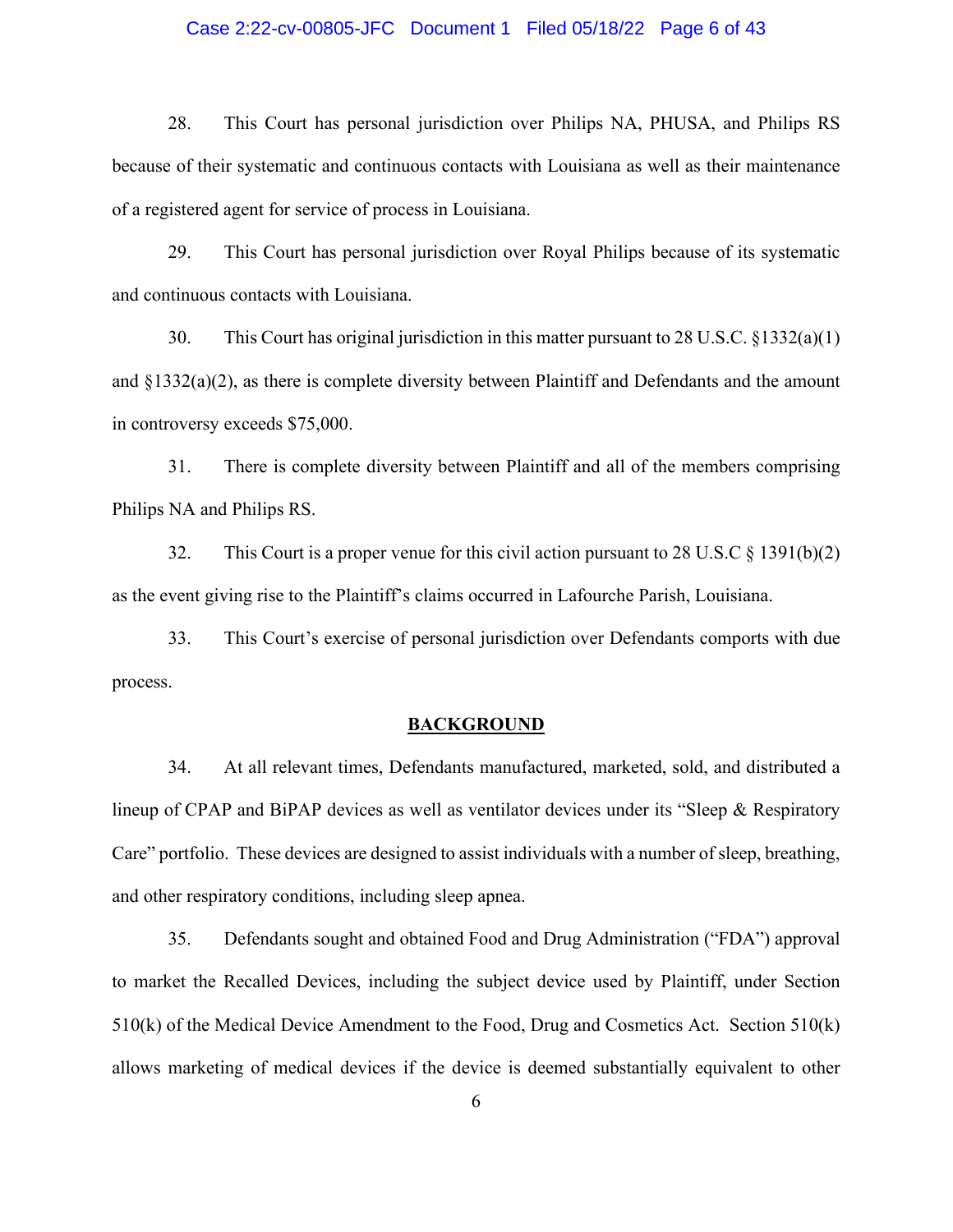#### Case 2:22-cv-00805-JFC Document 1 Filed 05/18/22 Page 7 of 43

legally marketed predicate devices marketed prior to May 28, 1976. No formal review for safety or efficacy is required.

## **A. Continuous Positive Airway Pressure Therapy**

36. Continuous Positive Airway Pressure ("CPAP") therapy is a common nonsurgical treatment primarily used to treat sleep apnea. CPAP therapy typically involves the use of a nasal or facemask device and a CPAP device helps individuals breathe by increasing the air pressure in an individual's throat.

37. Sleep Apnea is a common sleep disorder characterized by repeated interruptions in breathing throughout an individual's sleep cycle. These interruptions, called "apneas," are caused when the soft tissue in an individual's airway collapses. The airway collapse prevents oxygen from reaching the individual's lungs which can cause a buildup of carbon dioxide. If the individual's brain senses the buildup of carbon dioxide, it will briefly rouse the individual from sleep so that the individual's airway can reopen. Often these interruptions are so brief that the individual will not remember. Despite the brevity of the interruptions, the sleep cycle disruption caused by sleep apnea can dramatically impact a person's lifestyle, including negatively impacting energy, mental performance, and long-term health. CPAP therapy helps treat sleep apnea by preventing the person's airway from collapsing while breathing during sleep cycles, which can help prevent interruptions in breathing.

## **B. Bi-Level Positive Airway Pressure Therapy**

38. Bi-Level Positive Airway Pressure ("BiPAP") therapy is a common alternative to CPAP therapy for treating sleep apnea. Similar to CPAP therapy, BiPAP therapy is nonsurgical and involves the use of a nasal or facemask device to maintain air pressure in an individual's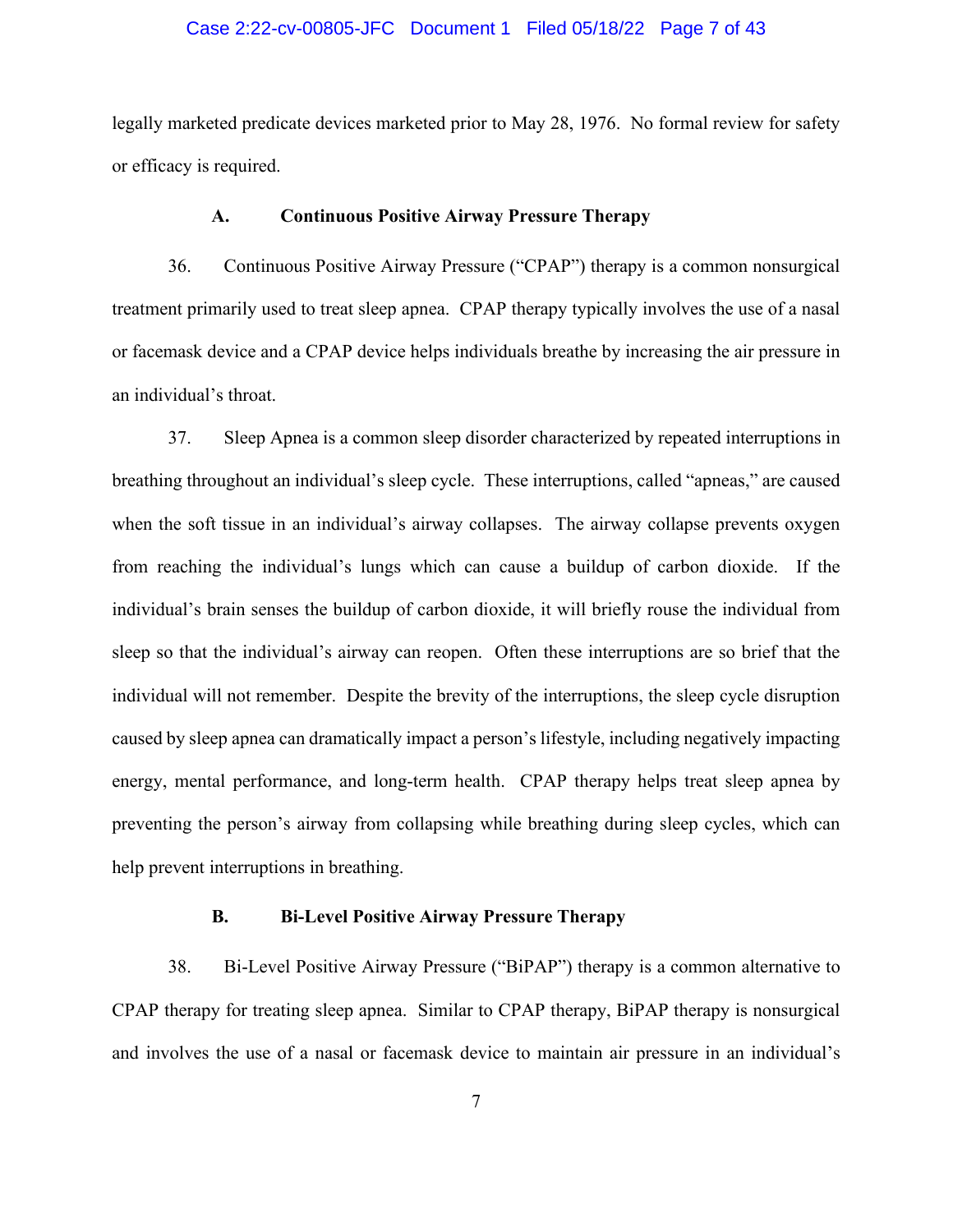#### Case 2:22-cv-00805-JFC Document 1 Filed 05/18/22 Page 8 of 43

airway. BiPAP is distinguishable from CPAP therapy, however, because BiPAP devices deliver two alternating levels—inspiratory and expiratory—of pressurized air into a person's airway, rather than the single continuous level of pressurized air delivered by a CPAP device. The inspiratory positive airway pressure assists a person as a breath is taken in. Conversely, the expiratory positive airway pressure is applied to allow a person to comfortably breathe out. BiPAP devices deliver one level of pressurize air (the inspiratory positive level) to assist as a person inhales, and another level (the expiratory level) as a person exhales.

# **C. Philips' Sleep & Respiratory Care Devices Were Endangering its Users**

39. On April 26, 2021, as part of its Quarterly Report for Q1 2021, Philips disclosed for the first time, under a section entitled "Regulatory Update," that device user reports had led to a discovery that the type of PE-PUR "sound abatement" foam Philips used to minimize noise in several CPAP and BiPAP respirators posed health risks to its users. Specifically, Philips disclosed that "the [PE-PUR] foam may degrade under certain circumstances, influenced by factors including use of unapproved cleaning methods, such as ozone[], and certain environmental conditions involving high humidity and temperature."[2](#page-7-0)

40. Philips has utilized polyester-based polyurethane (PE-PUR) sound abatement foam to dampen device vibration and sound during routine operation.

41. On June 14, 2021, as a result of extensive ongoing review following the announcement on April 26, 2021, Philips issued a recall notification for specific affected devices.<sup>[3](#page-7-1)</sup>

<span id="page-7-0"></span><sup>2</sup> *First Quarter Results*, PHILIPS (Apr. 26 2021),

https:/[/www.results.philips.com/publications/q121/downloads/pdf/en/philips-first-quarter-results-2021-report.pdf](http://www.results.philips.com/publications/q121/downloads/pdf/en/philips-first-quarter-results-2021-report.pdf) (accessed June 30, 2021).

<span id="page-7-1"></span><sup>3</sup> *Medical Device recall notification (U.S. only) / field safety notice (International Markets)*, PHILIPS RESPIRONICS (June 14, 2021), https:/[/www.usa.philips.com/healthcare/e/sleep/communications/src](http://www.usa.philips.com/healthcare/e/sleep/communications/src-update#section_2)[update#section\\_2 \(](http://www.usa.philips.com/healthcare/e/sleep/communications/src-update#section_2)accessed June 30, 2021).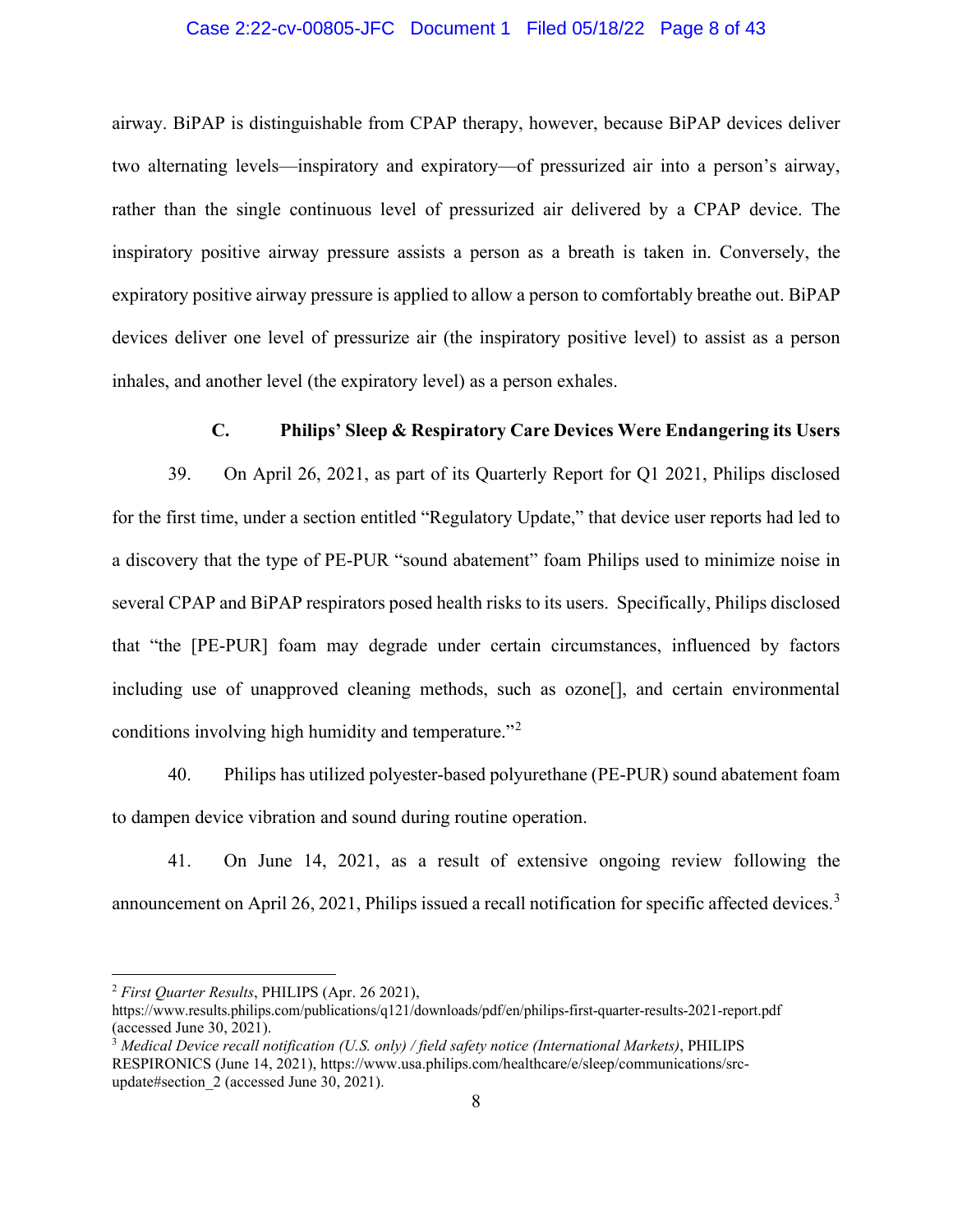## Case 2:22-cv-00805-JFC Document 1 Filed 05/18/22 Page 9 of 43

42. In its recall notification, Philips identified examples of potential risks which include exposure to degraded sound abatement foam particles and exposure to chemical emissions from the sound abatement foam material.<sup>[4](#page-8-0)</sup>

43. Philips reported that, based on lab testing and evaluations, it may be possible that these potential health risks could result in a wide range of potential patient impact, from transient potential injuries, symptoms and complications, as well as possibly serious injury which can be life-threatening or cause permanent impairment, or require medical intervention to preclude permanent impairment.[5](#page-8-1)

44. According to Philips' recall notice, the PE-PUR Foam used in Recalled Devices puts Recalled Device users at risk of suffering from the following health harms: "*Particulate exposure* can cause headache, irritation [skin, eye, and respiratory tract], inflammation, respiratory issues, and possible toxic and carcinogenic effects[;]" whereas the "potential risks of *chemical exposure due to off-gassing* include headache, irritation, hypersensitivity, nausea/vomiting, and possible toxic and *carcinogenic* effects."[6](#page-8-2)

45. On June 14, 2021, Philips also issued a brief report titled "Clinical Information for Physicians." In this report, Philips disclosed that "[l]ab analysis of the degraded foam reveals the

<span id="page-8-0"></span><sup>4</sup> *Philips issues recall notification*, PHILIPS RESPIRONICS (June 14, 2021), https://www.usa.philips.com/aw/about/news/archive/standard/news/press/2021/20210614-philips-issues-recall-notification-to-mitigate-potentialhealth-risks-related-to-the-sound-abatement-foam-component-in-certain-sleep-and-respiratory-care-devices.html (accessed June 30, 2021) (emphasis added).

<span id="page-8-1"></span><sup>5</sup> *Id.*

<span id="page-8-2"></span><sup>6</sup> *Philips issues recall notification*, PHILIPS RESPIRONICS (June 14, 2021), https://www.usa.philips.com/aw/about/news/archive/standard/news/press/2021/20210614-philips-issues-recall-notification-to-mitigate-potentialhealth-risks-related-to-the-sound-abatement-foam-component-in-certain-sleep-and-respiratory-care-devices.html (accessed June 30, 2021) (emphasis added).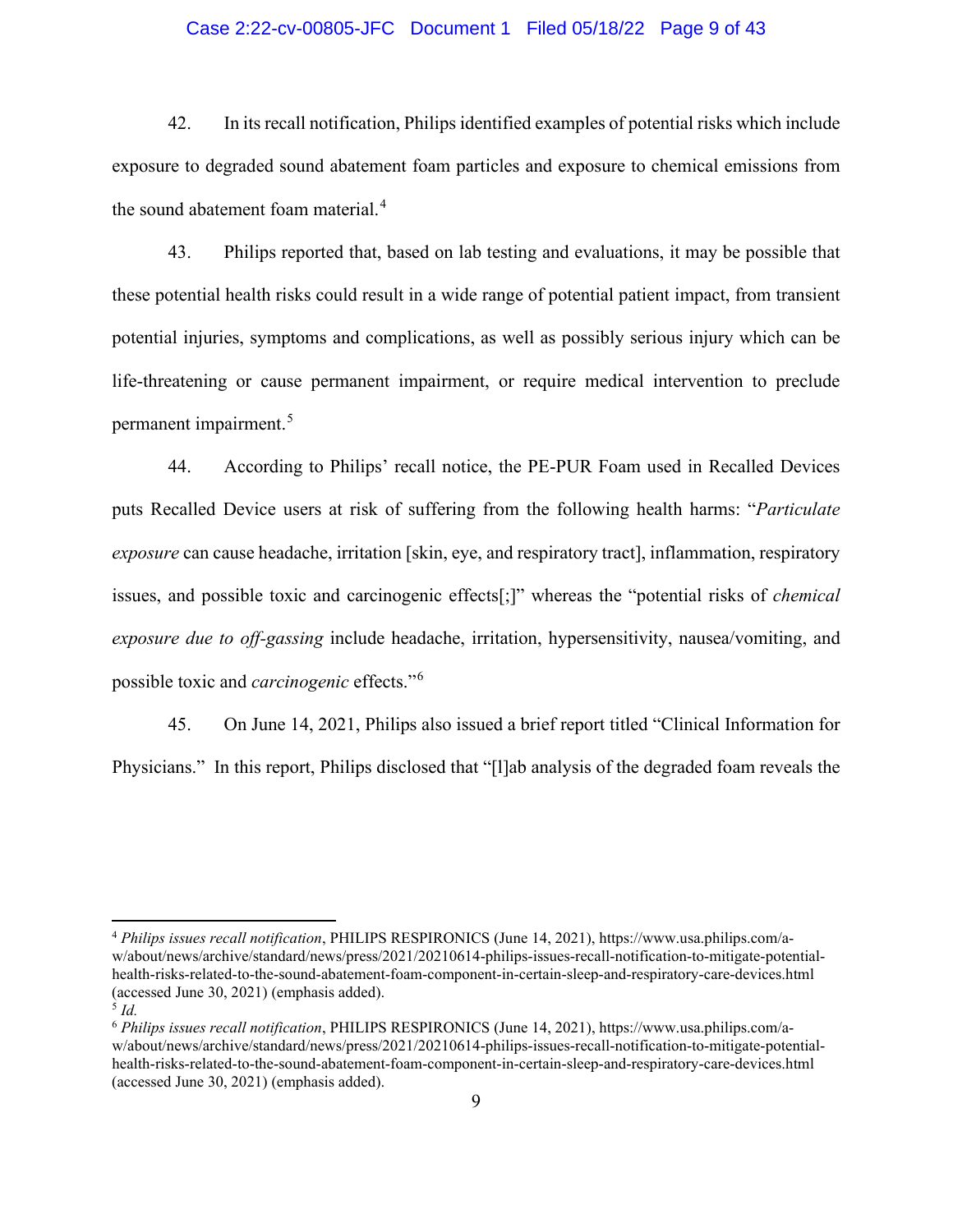## Case 2:22-cv-00805-JFC Document 1 Filed 05/18/22 Page 10 of 43

presence of potentially harmful chemicals including Toluene Diamine, Toluene Diisocyanate, and Diethylene glycol."<sup>[7](#page-9-0)</sup>

46. In its report titled "Clinical Information for Physicians," Philips also disclosed that lab testing performed by and for Philips has also identified the presence of Volatile Organic Compounds (VOCS) which may be emitted from the sound abatement foam component of the affected devices. "VOCs are emitted as gases from the foam included in the [affected devices] and may have short- and long-term adverse health effects. Standard testing identified two compounds of concern may be emitted from the foam that are outside of safety thresholds. The compounds identified are the following: Dimethyl Diazine and Phenol, 2,6-bis (1,1- dimethylethyl)-4-(1-methylpropyl)-"<sup>[8](#page-9-1)</sup>.

## **D. Philips' Recalled Devices**

47. In total, Philips announced that "[b]etween 3 million and 4 million" devices are targeted in the recall.<sup>[9](#page-9-2)</sup>

48. The list of the devices recalled by Phillips (the "Recalled Devices") include:

<span id="page-9-0"></span><sup>7</sup> *Sleep and Respiratory Care update, Clinical information for physicians*, PHILIPS (June 14, 2021), [https://www.philips.com/c-dam/b2bhc/master/landing-pages/src/update/documents/philips-recall-clinical](https://www.philips.com/c-dam/b2bhc/master/landing-pages/src/update/documents/philips-recall-clinical-information-for-physicians-and)[information-for-physicians-and-](https://www.philips.com/c-dam/b2bhc/master/landing-pages/src/update/documents/philips-recall-clinical-information-for-physicians-and)

providers.pdf?\_ga=2.43039205.1759564883.1625006706212130326.1624473291&\_gl=1\*2nhu1w\*\_ga\*MjEyMTM wMzI2LjE2MjQ0NzMyOTE.\*\_ga\_2NMXNNS6LE\*MTYyNTE1MTQ3MC4xNi4xLjE2MjUxNTE1OTUuMTg. (accessed June 30, 2021).

<span id="page-9-1"></span><sup>8</sup> *Id.*

<span id="page-9-2"></span><sup>9</sup> Associated Press, *Philips recalls ventilators, sleep apnea machines due to health risks*, NBC NEWS, https:/[/www.nbcnews.com/business/consumer/philips-recalls-ventilators-sleep-apnea-machines-due-health-risks](http://www.nbcnews.com/business/consumer/philips-recalls-ventilators-sleep-apnea-machines-due-health-risks-)n1270725 (accessed June 29, 2021).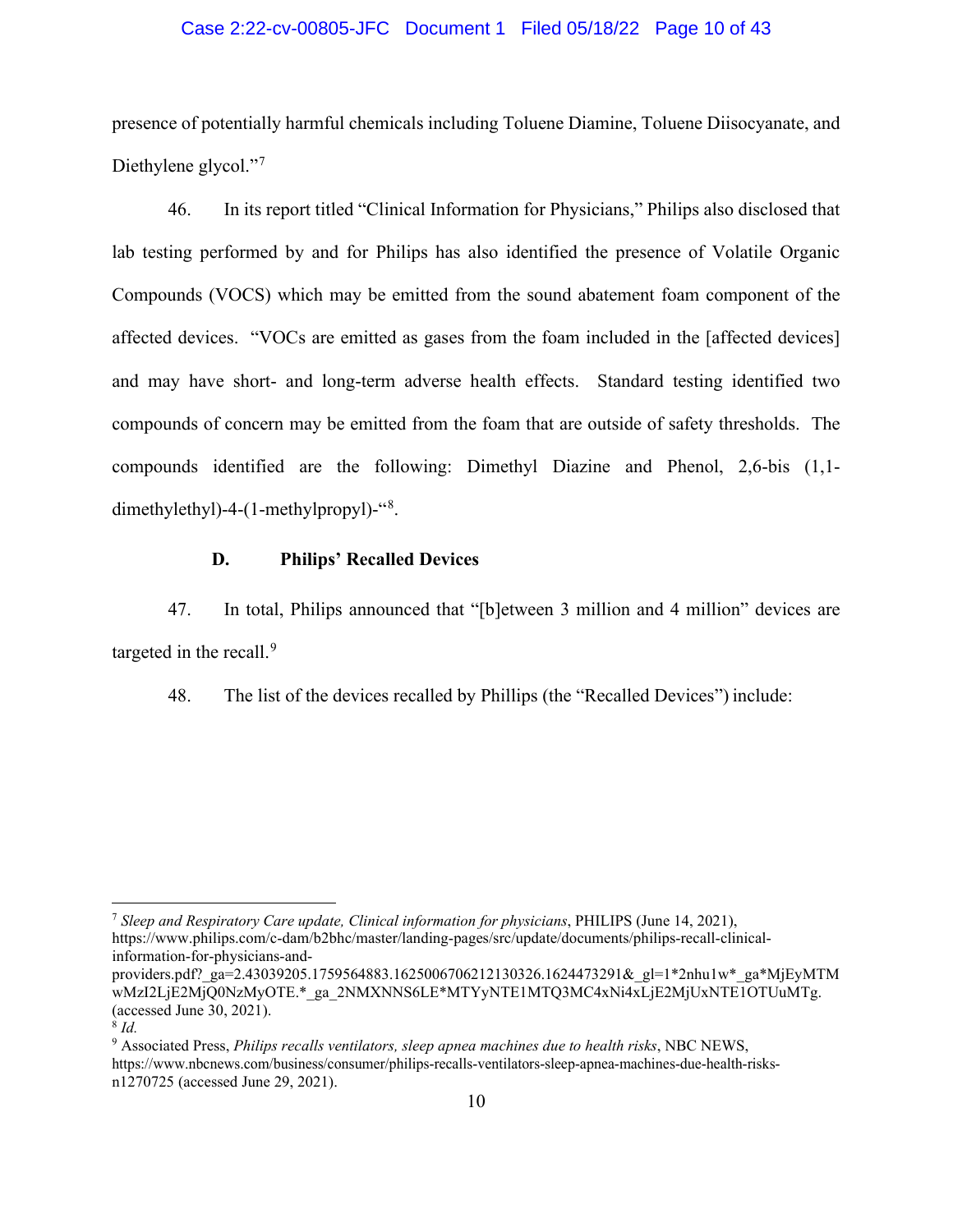| Philips CPAP and BiLevel PAP Devices Subject to Recall <sup>10</sup> |                                                                     |  |  |
|----------------------------------------------------------------------|---------------------------------------------------------------------|--|--|
| <b>Device Name/Model</b>                                             | <b>Type</b>                                                         |  |  |
| Philips E30 (Emergency Use Authorization)                            | Continuous Ventilator, Minimum Ventilatory<br>Support, Facility Use |  |  |
| Philips DreamStation ASV                                             | Continuous Ventilator, Non-life Supporting                          |  |  |
| Philips DreamStation ST, AVAPS                                       | Continuous Ventilator, Non-life Supporting                          |  |  |
| Philips SystemOne ASV4                                               | Continuous Ventilator, Non-life Supporting                          |  |  |
| Philips C Series ASV, S/T, AVAPS                                     | Continuous Ventilator, Non-life Supporting                          |  |  |
| Philips OmniLab Advanced Plus, In-Lab<br><b>Titration Device</b>     | Continuous Ventilator, Non-life Supporting                          |  |  |
| Philips SystemOne (Q Series)                                         | Non-continuous Ventilator                                           |  |  |
| Philips DreamStation, CPAP, Auto CPAP,<br>BiPAP)                     | Non-continuous Ventilator                                           |  |  |
| Philips DreamStation GO, CPAP, APAP                                  | Non-continuous Ventilator                                           |  |  |
| Philips Dorma 400, 500, CPAP                                         | Non-continuous Ventilator                                           |  |  |
| Philips REMStar SE Auto, CPAP                                        | Non-continuous Ventilator                                           |  |  |

| Philips Mechanical Respirator Devices Subject to Recall <sup>11</sup> |                                                                     |  |
|-----------------------------------------------------------------------|---------------------------------------------------------------------|--|
| <b>Philips Device Name/Model</b>                                      | <b>Type</b>                                                         |  |
| Philips Trilogy 100 Ventilator                                        | Continuous Ventilator                                               |  |
| Philips Trilogy 200 Ventilator                                        | Continuous Ventilator                                               |  |
| Philips Garbin Plus, Aeris, LifeVent<br>Ventilator                    | Continuous Ventilator                                               |  |
| Philips A-Series BiPAP Hybrid A30                                     | Continuous Ventilator, Minimum Ventilatory<br>Support, Facility Use |  |
| Philips A-Series BiPAP V30 Auto Ventilator                            | Continuous Ventilator, Minimum Ventilatory<br>Support, Facility Use |  |
| Philips A-Series BiPAP A40                                            | Continuous Ventilator, Non-life Supporting                          |  |
| Philips A-Series BiPAP A30                                            | Continuous Ventilator, Non-life Supporting                          |  |

<span id="page-10-1"></span><span id="page-10-0"></span><sup>10</sup> *Medical Device recall notification (U.S. only) / field safety notice (International Markets)*, PHILIPS RESPIRONICS (June 14, 2021), https:[//www.usa.philips.com/healthcare/e/sleep/communications/src](http://www.usa.philips.com/healthcare/e/sleep/communications/src-update#section_2)[update#section\\_2 \(](http://www.usa.philips.com/healthcare/e/sleep/communications/src-update#section_2)accessed June 30, 2021).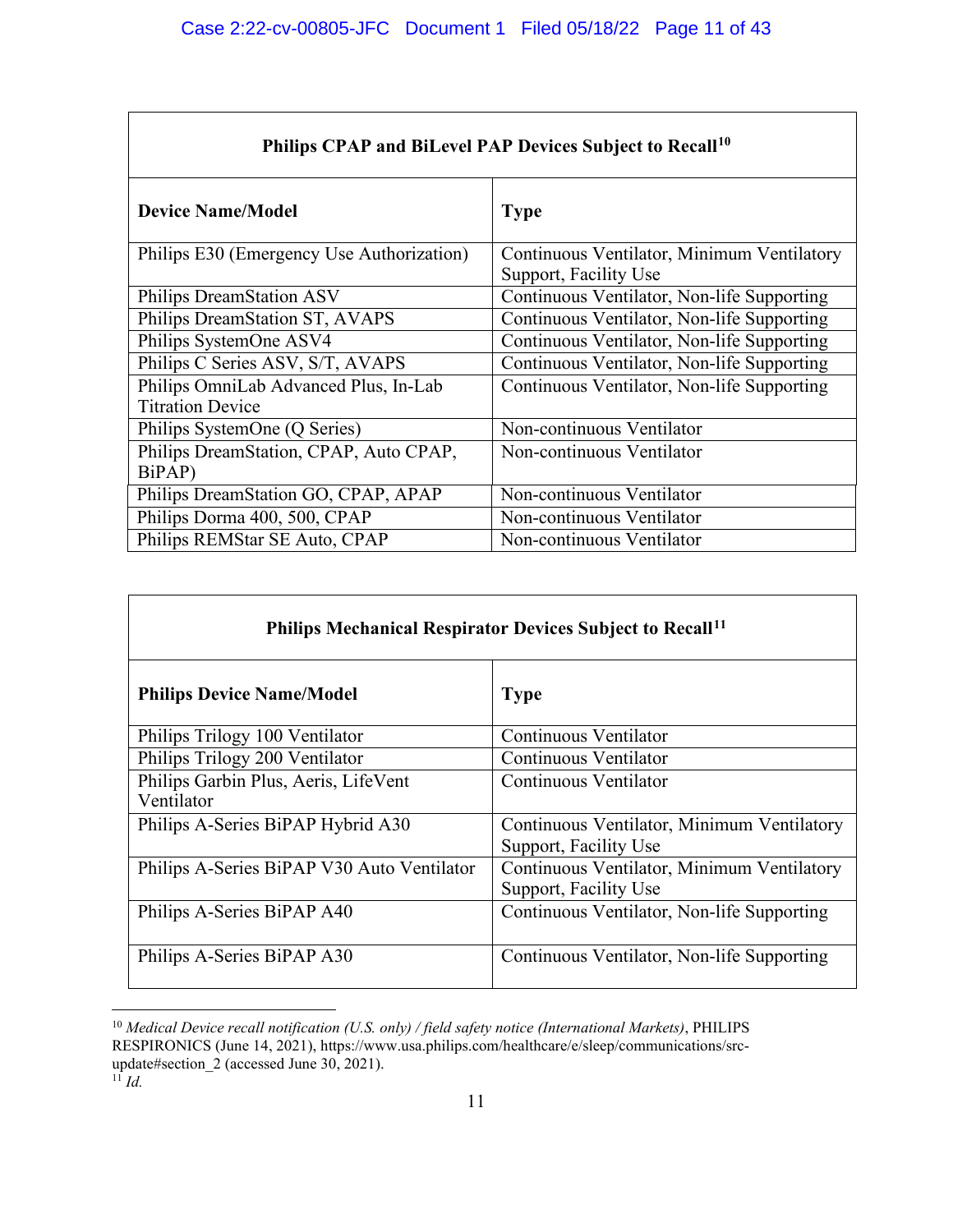- 49. Philips issued the following advice to patients using any of the Recalled Devices:
	- "For patients using BiLevel PAP and CPAP devices: Discontinue use of affected units and consult with physicians to determine the benefits of continuing therapy and potential risks."<sup>[12](#page-11-0)</sup>
	- "For patients using life-sustaining mechanical ventilator devices: DO NOT discontinue or alter prescribed therapy, without consulting physicians to determine appropriate next steps."<sup>[13](#page-11-1)</sup>

# **E. Philips Unreasonably Delayed its Recall**

50. Defendants have not disclosed when they first received reports from users of its Sleep & Respiratory Care devices "regarding the presence of black debris/particles within the airpath circuit (extending from the device outlet, humidifier, tubing, and mask)."<sup>14</sup> However, given how long ago the first of the Recalled Devices came to market, it is unlikely that Defendants only recently learned of these issues.

51. Thus, as a result of user reports and other testing performed by and on behalf of Defendants, Defendants were aware of the degradation of the PE-PUR sound abatement foam used in the Recalled Devices, yet continued to manufacture, market, and sell the Recalled Devices with such awareness for a significant period of time. During this period, Defendants unreasonably and unjustly profited from the manufacture and sale of the Recalled Devices and unreasonably put users of the Recalled Devices at risk of developing adverse health effects, including lung cancer.

<span id="page-11-0"></span><sup>12</sup> *Id.* (emphasis in original).

<span id="page-11-1"></span><sup>13</sup> *Id.* (emphasis in original).

<span id="page-11-2"></span><sup>14</sup> *Medical Device recall notification (U.S. only) / field safety notice (International Markets)*, PHILIPS RESPIRONICS https:/[/www.usa.philips.com/healthcare/e/sleep/communications/src-update#section\\_2](http://www.usa.philips.com/healthcare/e/sleep/communications/src-update#section_2)  (accessed June 30, 2021).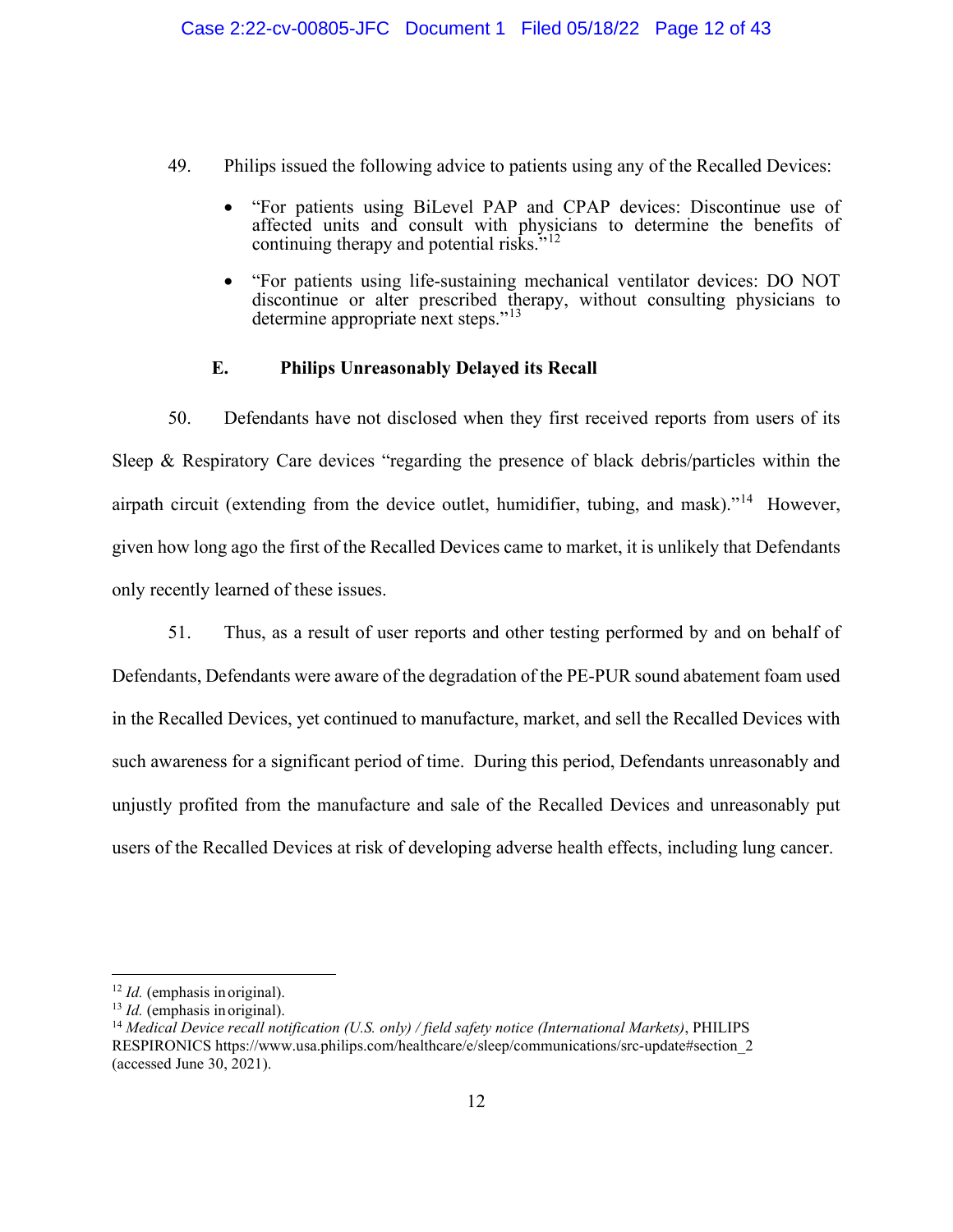#### **PLAINTIFF ANGELA STERKEN**

52. Plaintiff Penny Braud is an adult resident and citizen of Ponchatoula, Louisiana. Plaintiff has been a resident a citizen of Ponchatoula, Louisiana at all relevant times to this action.

53. On or around 2019, Plaintiff was prescribed the use of and purchased a DreamStation device (the "subject device"). The subject device prescribed for and purchased by Plaintiff was one of the Recalled Devices.

54. At the time Plaintiff was prescribed the use of and purchased the subject device, she was a resident and citizen of Tangipahoa Parish, Louisiana.

55. Since 2019, Plaintiff used the subject device daily to treat her sleep apnea.

56. At all times Plaintiff used the subject device, she used the subject device in accordance with the guidelines, manual, and instructions for use set forth by Defendants.

57. At all times Plaintiff used the subject device, she used the subject device for a purpose for which the subject device was marketed, designed, and intended.

58. At all times Plaintiff used the subject device, she used the subject device in accordance with the directions and instructions issued by her physician who prescribed the use of the subject device.

59. After, and as a result of using the subject device, Plaintiff has suffered personal injuries including cellular damage, DNA damage, and a diagnosis of lung cancer. These injuries would not have occurred but for the defective nature of the subject device and/or Defendants' wrongful conduct.

60. Plaintiff's use of the subject device caused or significantly contributed to her development and progression of lung cancer, which has permanently changed her life.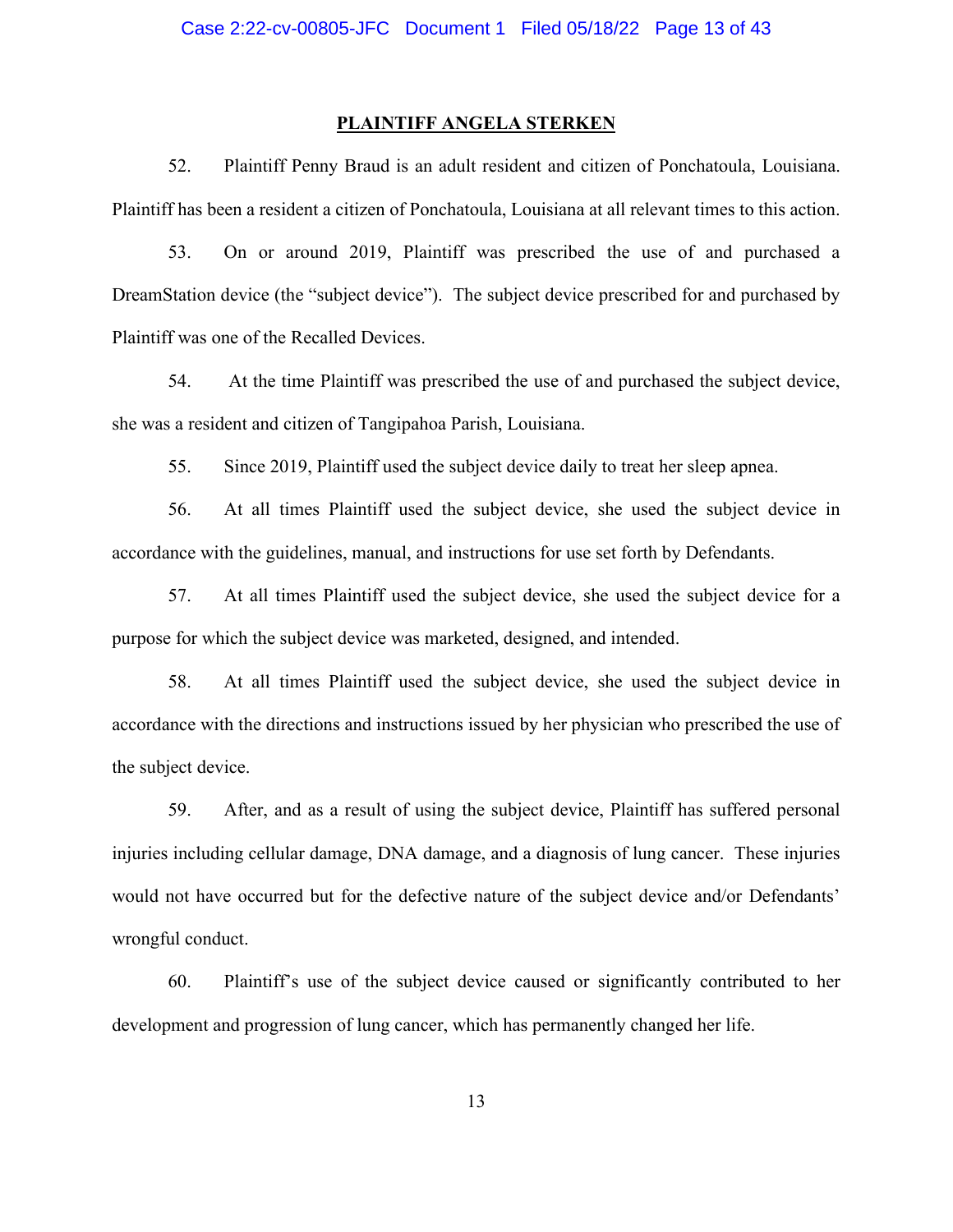## Case 2:22-cv-00805-JFC Document 1 Filed 05/18/22 Page 14 of 43

61. By reason of the foregoing, Plaintiff has had to undergo significant treatment, will be required to undergo significant treatment in the future, and now requires constant and continuous medical monitoring and treatment due to the defective nature of the subject device and/or Defendants' wrongful conduct.

62. As a result of the aforesaid conduct and subject device manufactured, designed, sold, distributed, advertised, and promoted by Defendants, Plaintiff was injured, resulting in severe mental and physical pain and suffering. Such injuries will result in some permanent disability to her person. As a result of such injuries, Plaintiff has suffered damages for which compensatory damages should be awarded.

#### **CAUSES OF ACTION**

# **COUNT I STRICT PRODUCTS LIABILITY – DESIGN DEFECT**

65. Plaintiff adopts and incorporates by reference all of the foregoing language of this Complaint as if fully set forth herein and further states as follows.

66. Plaintiff pleads this count under Louisiana's strict liability provision, LA Rev Stat § 9:2800.56 (2018).

67. At all times herein mentioned, Defendants were involved in researching, designing, developing, manufacturing, testing, selling and/or distributing the Recalled Devices, including the subject device, which are defective and unreasonably dangerous.

68. The subject device is defective in its design or formulation in that it is not reasonably fit, suitable or safe for its intended purpose and/or its foreseeable risks exceed the benefits associated with its design. The subject device is defective in design because it causes headaches, irritation of the skin, eye, and respiratory tract, inflammation respiratory issues, asthma,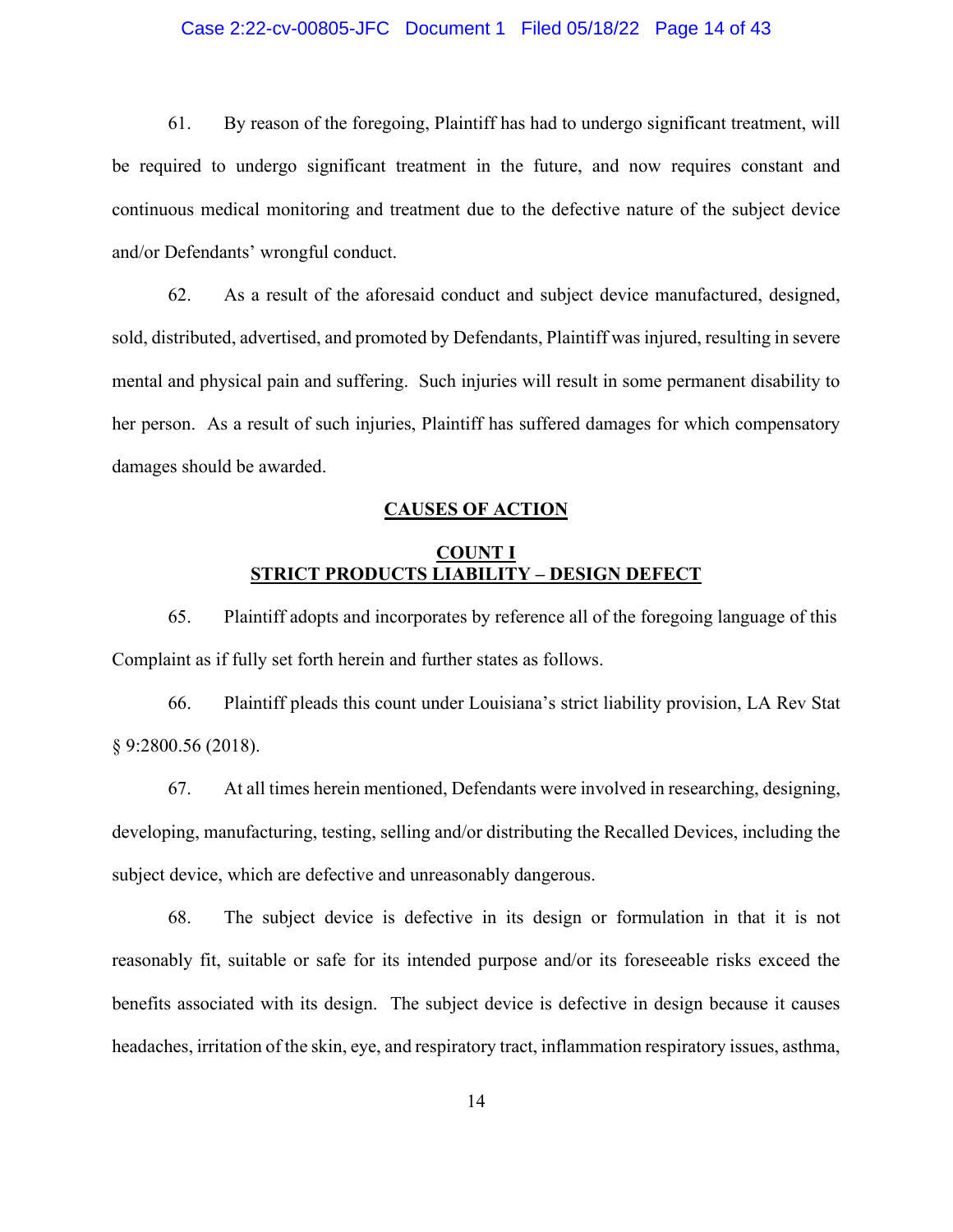#### Case 2:22-cv-00805-JFC Document 1 Filed 05/18/22 Page 15 of 43

adverse effect to organs (including the kidneys and liver), hypersensitivity, nausea, vomiting, and toxic and carcinogenic effects. It is more dangerous than other available devices indicated for similar conditions and uses, and the utility of the device does not outweigh its risks.

69. The defective condition of the subject device rendered it unreasonably dangerous and/or not reasonably safe, and the device was in this defective condition at the time it left the hands of Defendants. Subject device was expected to and did reach Plaintiff and her physician without substantial change in the condition in which it was designed, manufactured, labeled, sold, distributed, marketed, promoted, supplied, and otherwise released into the stream of commerce.

70. The subject device was used for its intended purposes by Plaintiff and the subject device was not materially altered or modified prior to its use.

71. The subject device is defective in design because the PE-PUR foam comprising part of the device can degrade into particles that enter the device's air pathway and can off-gas certain chemicals. These characteristics cause, among other problems, lung cancer.

72. At or before the time the subject device was released on the market and/or sold to Plaintiff, Defendants could have designed the product to make it less prone to causing the above listed health harms, a technically feasible safer alternative design that would have prevented the harm Plaintiff suffered without substantially impairing the function of the device.

73. Plaintiff was not able to discover, nor could she have discovered through the exercise of reasonable diligence, the defective nature of the subject device. Further, in no way could Plaintiff have known that Defendants had designed, developed, and manufactured the subject device in a way as to make the risk of harm or injury outweigh any benefits.

74. The subject device is and was being used in a way which the Defendants intended at the time it was prescribed to Plaintiff.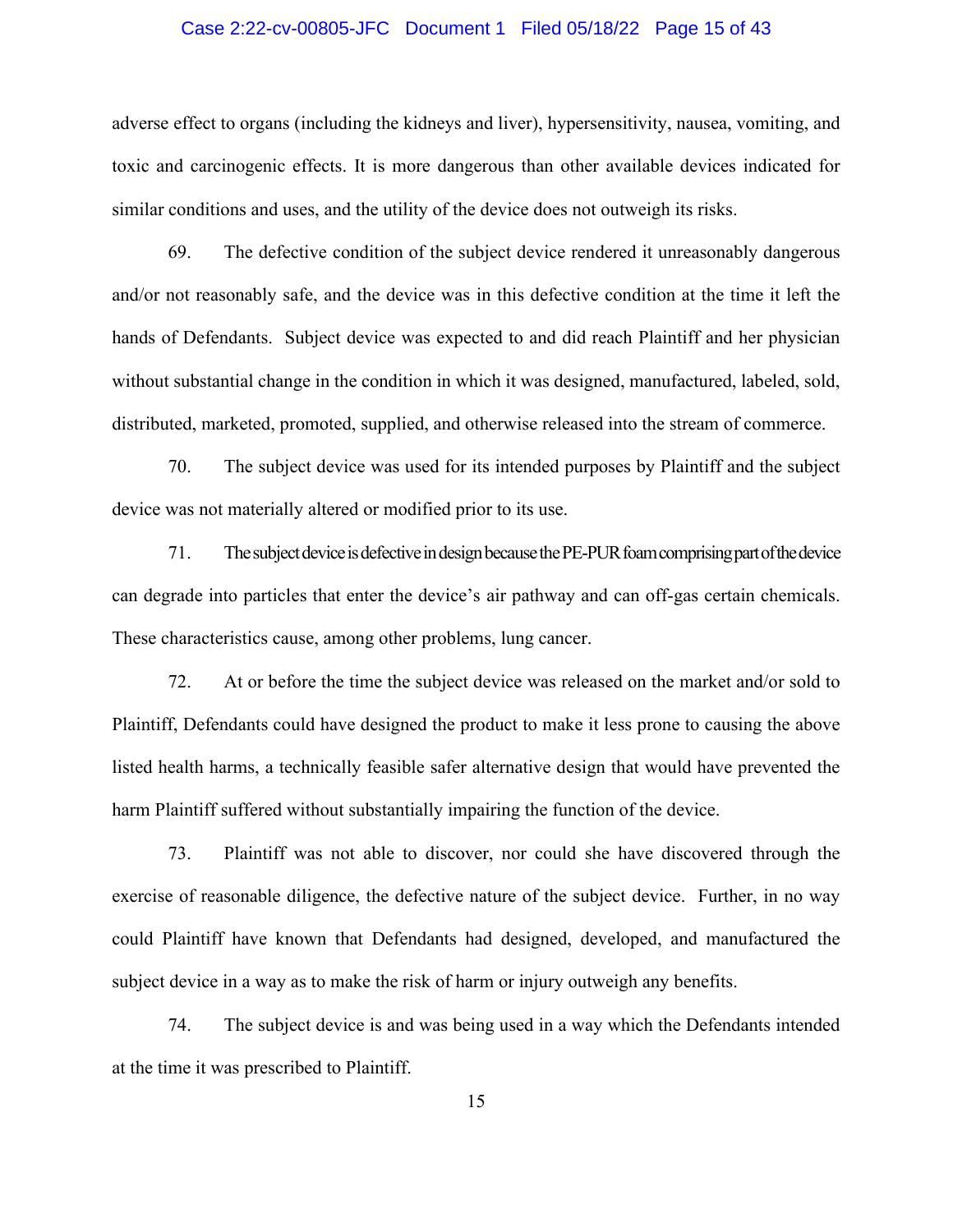## Case 2:22-cv-00805-JFC Document 1 Filed 05/18/22 Page 16 of 43

75. Defendants had a duty to create a device that was not unreasonably dangerous for its normal, intended use and breached this duty.

76. Defendants knew or should have known that the Recalled Devices, including the subject device, would be prescribed to patients and that physicians and patients were relying on them to furnish a suitable device. Further, Defendants knew or should have known that patients for whom the Recalled Devices would be used, such as Plaintiff, could be and would be affected by the defective design and composition of the devices.

77. Defendants researched, designed, manufactured, tested, advertised, promoted, marketed, sold, and distributed a defective device which, when used in its intended or reasonably foreseeable manner, created an unreasonable risk to the health of consumers, such as Plaintiff, and Defendants are therefore strictly liable for the injuries sustained by Plaintiff.

78. As a direct and proximate result of Defendants' placement of the subject device into the stream of commerce and Plaintiff's use of the product as designed, manufactured, sold, supplied, and introduced into the stream of commerce by Defendants, Plaintiff suffered serious physical and mental injury, harm, damages, and economic loss and will continue to suffer such harm, damages and economic loss in the future.

WHEREFORE, Plaintiff demands judgment against Defendants, and each of them, individually, jointly, and severally, and requests compensatory and punitive damages, together with costs and interest, and any further relief as the Court deems proper.

## **COUNT II STRICT PRODUCTS LIABILITY – FAILURE TO WARN**

79. Plaintiff adopts and incorporates by reference all of the foregoing language of this Complaint as if fully set forth herein and further states as follows.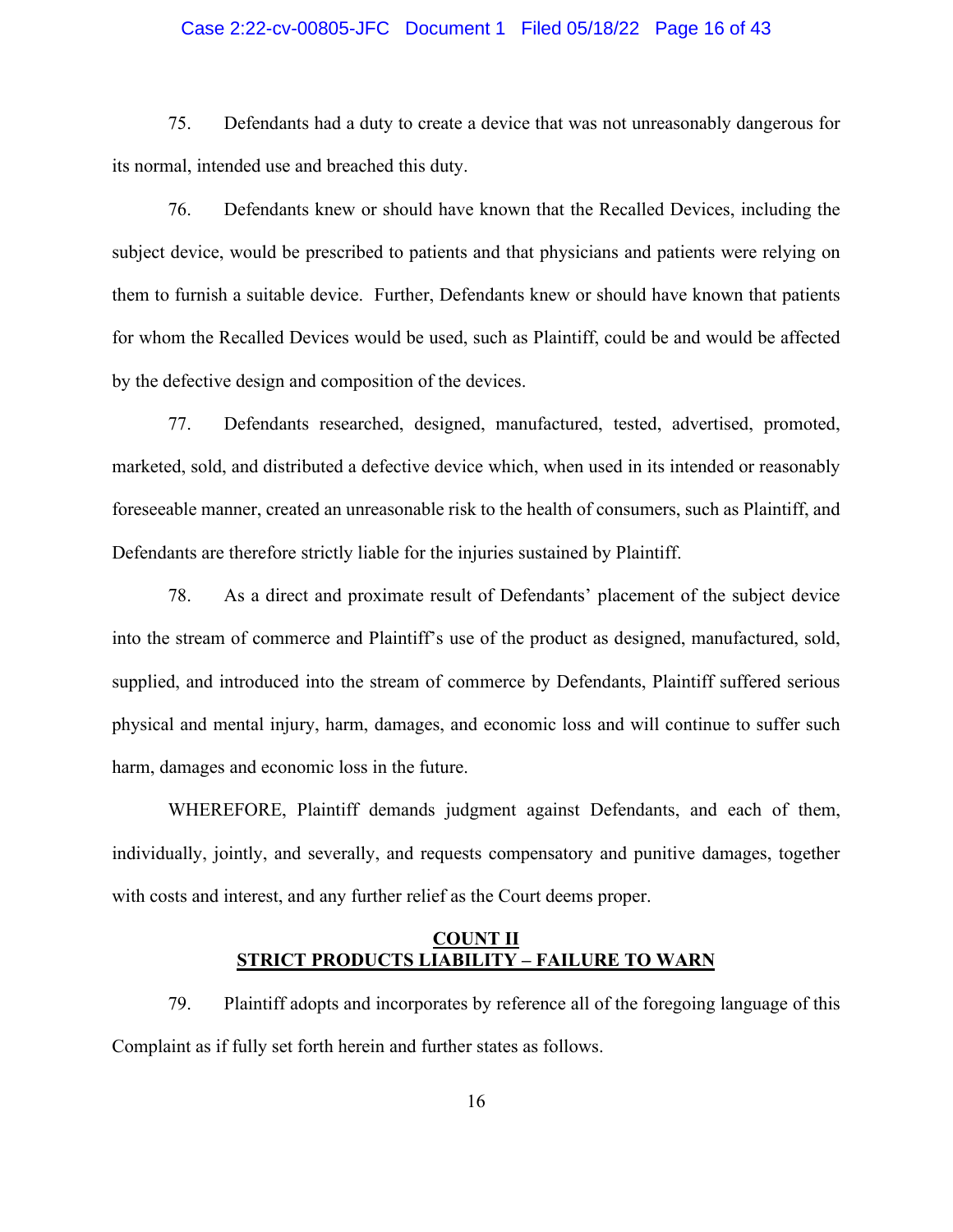#### Case 2:22-cv-00805-JFC Document 1 Filed 05/18/22 Page 17 of 43

80. Plaintiff pleads this count under Louisiana'sstrict liability provision, RS 9:2800.54.

81. At all times herein mentioned, Defendants designed, developed, researched, tested, and knew or should have known about significant lung cancer risks with subject device.

82. At all times herein mentioned, Defendants advertised, promoted, marketed, sold, and distributed the subject device that was used by the Plaintiff.

83. The subject device was expected to and did reach the usual consumers, handlers, and persons coming into contact with said device without substantial change in the condition in which it was produced, manufactured, sold, distributed, and marketed by the Defendants.

84. Defendants each had an independent duty and continuing duty to warn the medical community and Plaintiff's physicians about the significance of the risks of disease, cancer and other health harms with the subject device.

85. Plaintiff used the subject device in a manner intended and foreseeable by Defendants.

86. The subject device was defective due to inadequate warnings because Defendants knew or should have known that the product created a significantly increased risk of disease, cancer, among other health impacts, and failed to warn the medical community and Plaintiff's physician of the nature of such risks.

87. Defendants omitted and downplayed the significantly increased risks of disease, cancer and other health risks with the subject device that Defendants knew or should have known from previous testing and research even prior to subject device's FDA approval.

88. The subject device's labeling and warnings were defective because they omitted and inadequately warned of the device's risk of disease, cancer and other health risks.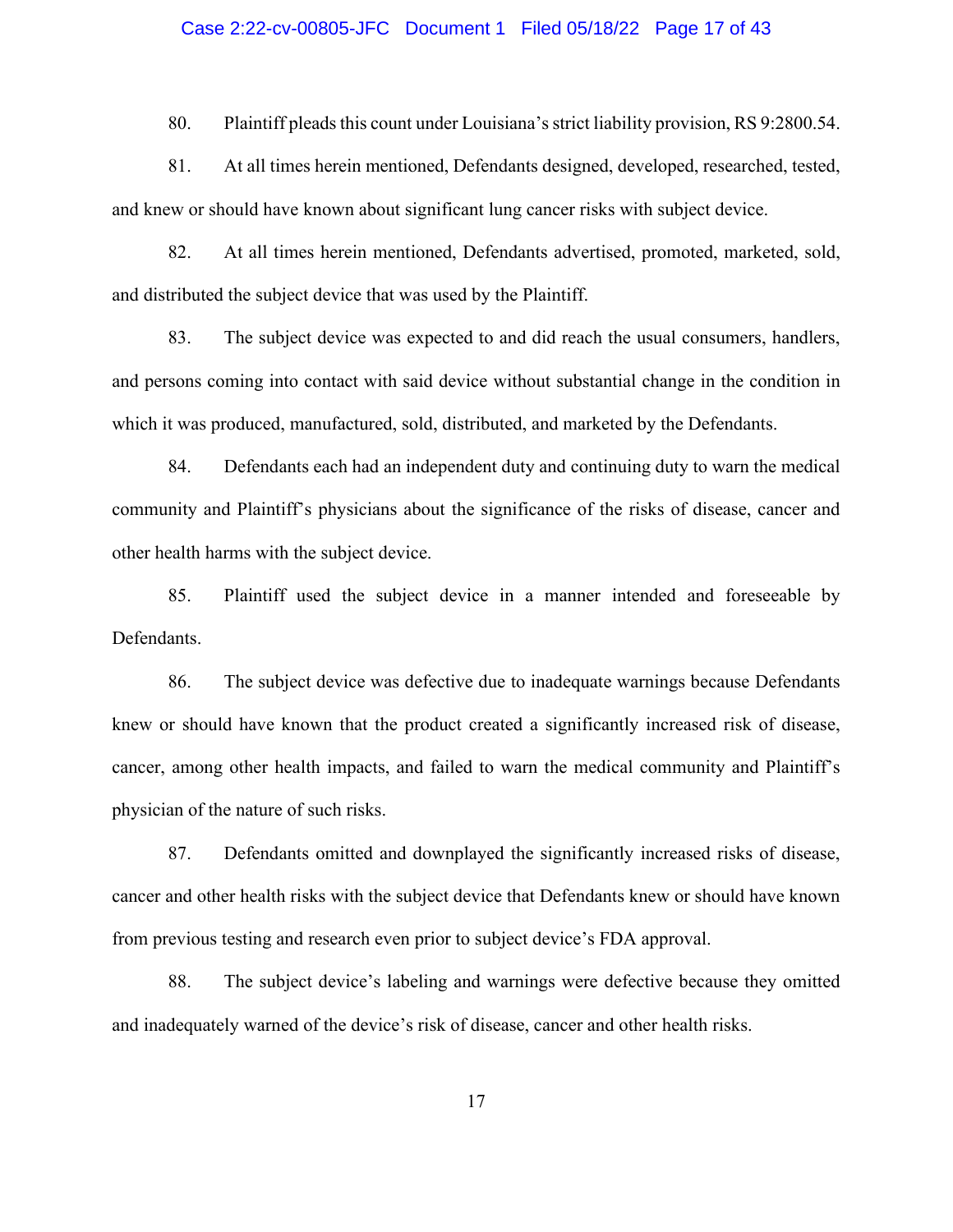## Case 2:22-cv-00805-JFC Document 1 Filed 05/18/22 Page 18 of 43

89. Although physicians are supposed to weigh the risks and benefits before prescribing a medical device, Defendants knew that their deliberate omissions would cause physicians, including Plaintiff's physician, to prescribe the subject device without being able to adequately weigh the risk of device's risk of disease, cancer and other health risks.

90. If Defendants would have properly warned about the subject device's lung cancer risk and/or other health harms, no reasonable physician, including Plaintiff's physician, would have recommended or prescribed the subject device because the potential benefits of weight loss are significantly outweighed by the risk of disease and/or other harms.

91. Had Defendants reasonably provided adequate warnings of disease, such warnings would have been heeded and no healthcare professional, including Plaintiff's physician, would have prescribed the subject device and no consumer, including Plaintiff, would have purchased and/or used the subject device.

92. As a direct and proximate result of the subject device's defects as described herein, Plaintiff developed lung cancer, suffered permanent and continuous injuries, pain and suffering, disability and impairment. Plaintiff has further suffered emotional trauma, harm and injuries that will continue into the future. Plaintiff has lost her ability to live a normal life and will continue to be so diminished in the future.

WHEREFORE, Plaintiff demands judgment against Defendants, and each of them, individually, jointly and severally, and requests compensatory and punitive damages, together with costs and interest, and any further relief as the Court deems proper.

18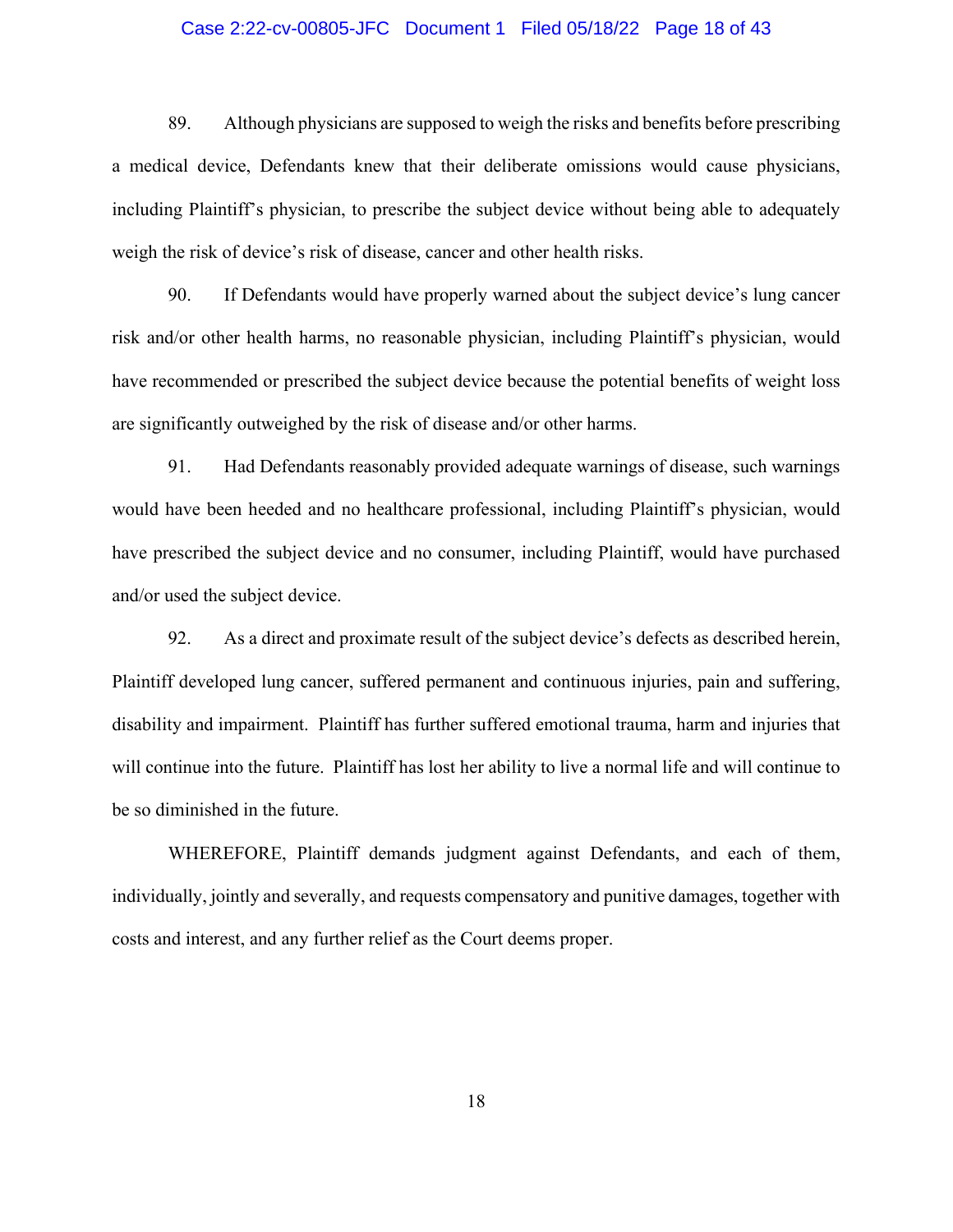# **COUNT III STRICT LIABILITY – MANUFACTURING DEFECT**

93. Plaintiff adopts and incorporates by reference all of the foregoing language of this Complaint as if fully set forth herein and further states as follows.

94. Plaintiff pleads this count under Louisiana's strict liability provision, RS 9:2800.55.

95. At all times herein mentioned, Defendants were involved in researching, designing, developing, manufacturing, testing, selling and/or distributing the Recalled Devices, including the subject device, which are defective and unreasonably dangerous.

96. The subject device was expected to and did reach Plaintiff without a substantial change in its condition.

97. The finished subject device deviated, in terms of construction and quality, from the specifications or planned output in a manner that made it unreasonably dangerous.

98. At all relevant times, the Recalled Devices, including the subject device, were defectively and improperly manufactured and designed by Defendants in that Defendants continued to supply consumers with the Recalled Devices despite having full knowledge that the devices posed substantial and avoidable bodily injury, including lung cancer.

99. The foreseeable risks of the subject device were known and could have been avoided.

100. At all relevant times, the subject device was defectively manufactured by Defendants in that its design and formulation is more dangerous than what an ordinary consumer would expect when used in an intended and reasonably foreseeable manner.

101. At all relevant times, Defendants actively deceived users that their use of the Recalled Devices posed safety risks that far outweighed any benefits.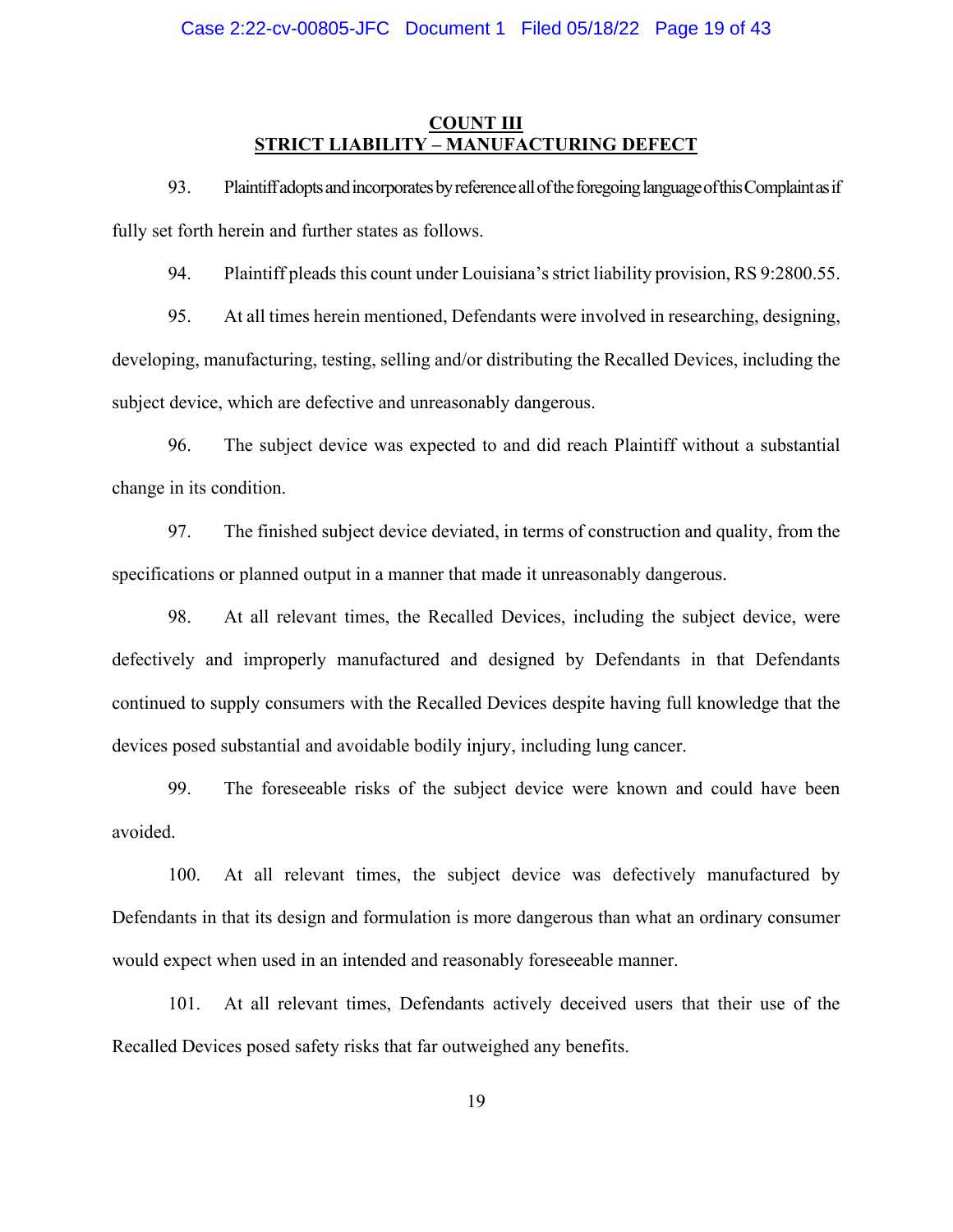### Case 2:22-cv-00805-JFC Document 1 Filed 05/18/22 Page 20 of 43

102. Furthermore, the Recalled Devices, including the subject device, were defectively manufactured in that the PE-PUR foam comprising part of the devices can degrade into particles that enter the devices' air pathway and can off-gas certain chemicals. These characteristics cause, among other problems, lung cancer. Plaintiff and other similarly situated consumers were unknowingly subjected to receiving different doses of toxins, carcinogens, and other deleterious components and contaminants when using the Recalled Devices.

103. As a direct and proximate result of the defective manufacture of the subject device, Plaintiff suffered and will continue to suffer damages for which she is entitled to recovery, including but not limited to compensatory damages, consequential damages, interest, costs, and attorneys' fees.

# **COUNT IV NEGLIGENT DESIGN**

104. Plaintiff adopts and incorporates by reference all of the foregoing language of this Complaint as if fully set forth herein and further states as follows.

105. At all relevant times, Defendants manufactured, designed, marketed, tested, promoted, supplied, sold and/or distributed the Recalled Devices, including the subject device, in the regular course of business that Plaintiff consumed.

106. The subject device was designed and intended to be used as for the treatment of sleep apnea and other health issues.

107. Defendants knew or by the exercise of reasonable care, should have known, the use of the subject device was dangerous, harmful and injurious when used by Plaintiff and consumers in a reasonably foreseeable manner.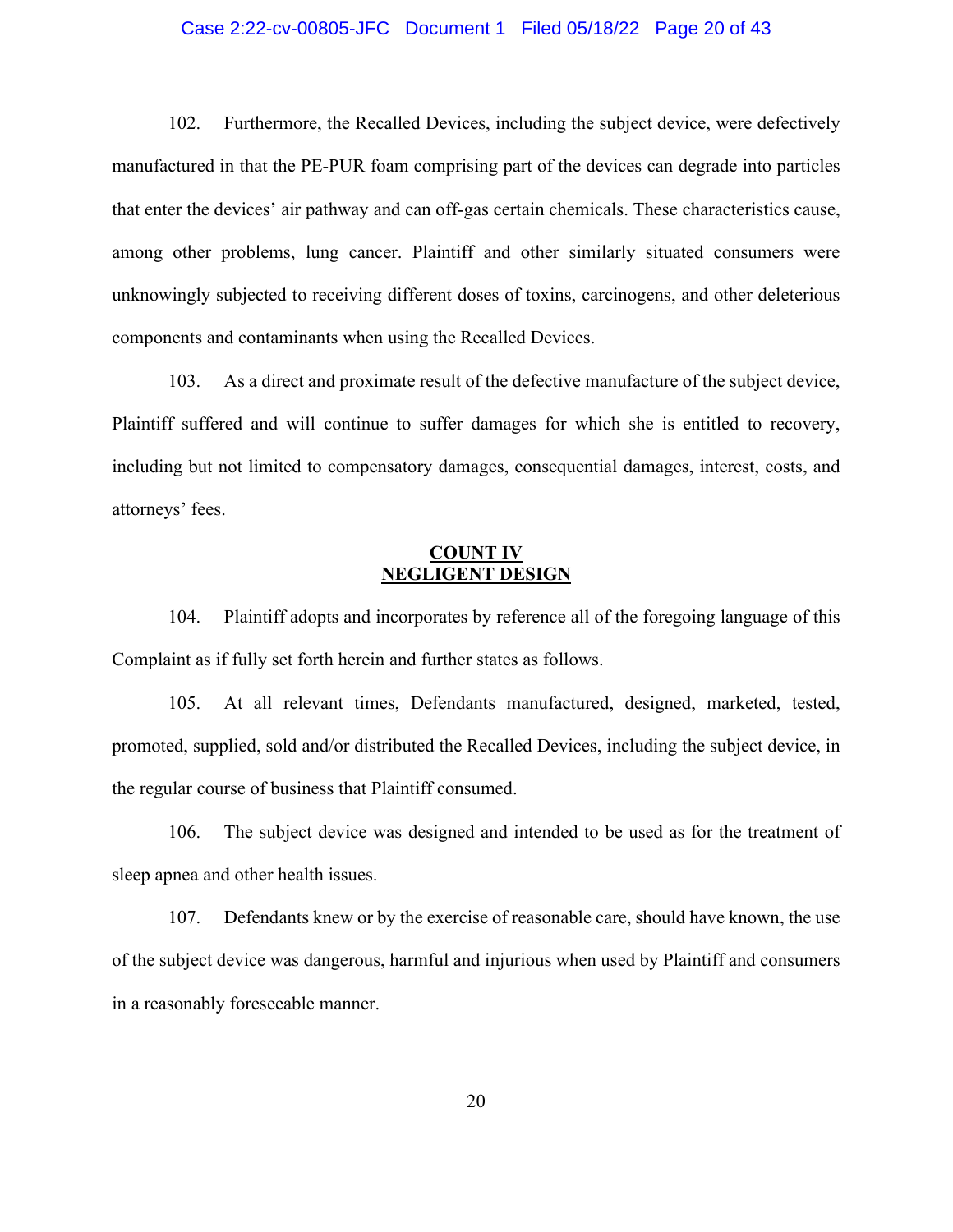### Case 2:22-cv-00805-JFC Document 1 Filed 05/18/22 Page 21 of 43

108. Defendants knew or, by the exercise of reasonable care, should have known, ordinary consumers such as Plaintiff would not have realized the potential risks and dangers of the subject device.

109. Defendants breached their duty by failing to use reasonable care in the design of the subject device by designing the device such that PE-PUR foam inside the device could produce highly harmful particles and gasses that enter the device's airway leading to the user's respiratory system.

110. The subject device contained and produced chemicals and particles which can lead to headaches, irritation of the skin, eye, and respiratory tract, inflammation respiratory issues, asthma, adverse effect to organs (including the kidneys and liver), hypersensitivity, nausea, vomiting, and toxic and cancer, all of which Defendants knew, or by the exercise of reasonable care, should have known, ordinary consumers such as Plaintiff would be victim to.

111. Defendants breached their duty when they failed to use commercially-feasible alternative designs to minimize these harms, including but not limited to designing products that prevented exposure to particles and off-gasses from PE-PUR foam, using a kind of noise and vibration reducing foam that did not possess these harmful qualities, using alternative methods of noise vibration reduction, preventing foam particles and gasses from entering the airway of the product, among many other potential designs.

112. Defendants breached their duty by failing to use reasonable care by declining to include an expiration or best if "used by" date, which left open the potential for the devices' chemical and other properties to change in an even more harmful manner.

21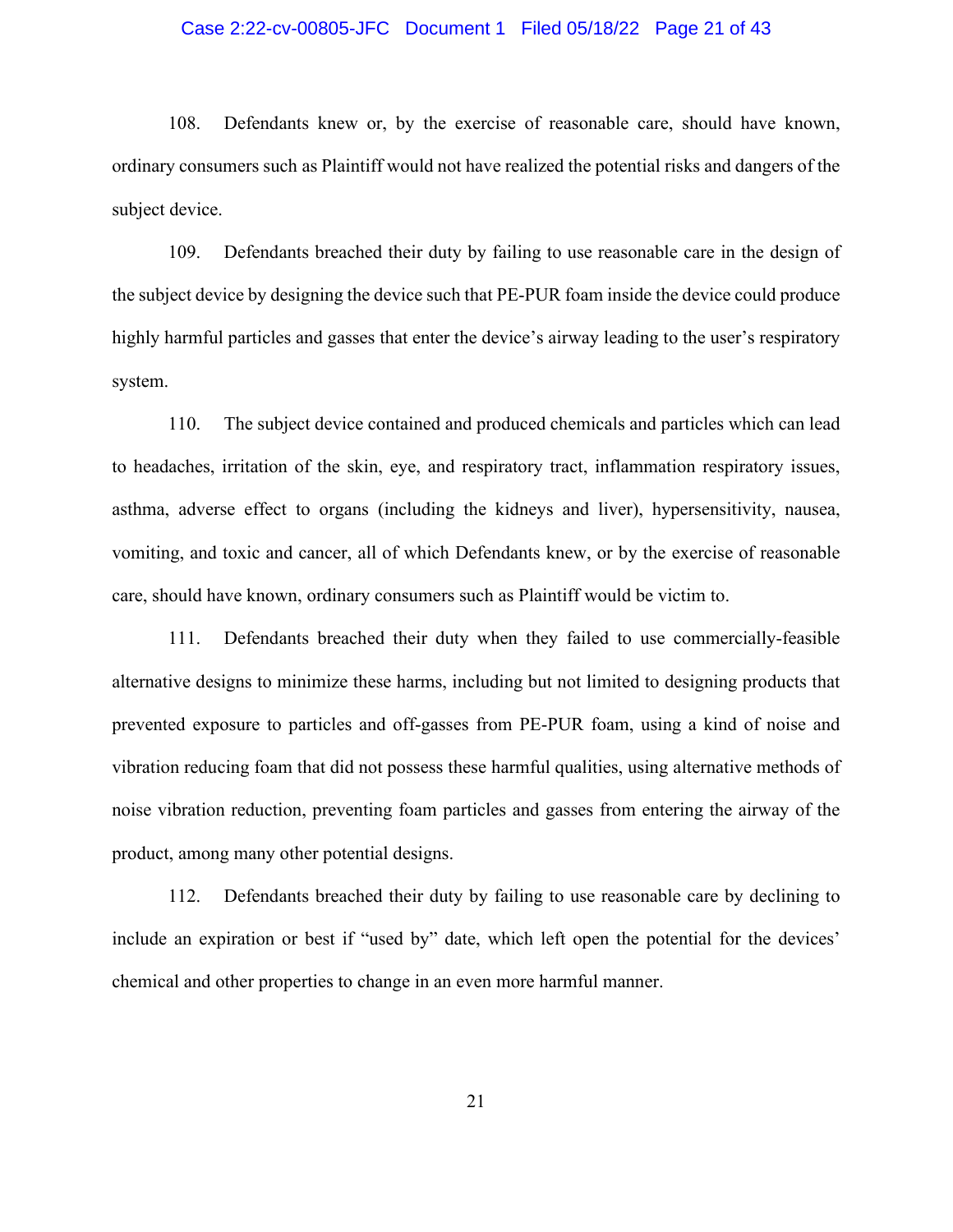#### Case 2:22-cv-00805-JFC Document 1 Filed 05/18/22 Page 22 of 43

113. As a direct and proximate result of Defendants' negligent design, Plaintiff suffered and will continue to suffer damages for which she is entitled to recover, including but not limited to compensatory damages, consequential damages, interest, costs, and attorneys' fees.

# **COUNT V NEGLIGENT FAILURE TO WARN**

114. Plaintiff adopts and incorporates by reference all of the foregoing language of this Complaint as if fully set forth herein and further states as follows.

115. At all relevant times, Defendants designed, manufactured, assembled, inspected, tested (or not), packaged, labeled, marketed, advertised, promoted, supplied, distributed, and/or sold the Recalled Devices, including the subject device that Plaintiff used.

116. The Defendants knew or, by the exercise of reasonable care, should have known, use of the subject device was dangerous, harmful, and injurious when used by Plaintiff in a reasonably foreseeable manner.

117. The Defendants knew or, by the exercise of reasonable care, should have known, ordinary consumers such as Plaintiff would not have realized the potential risks and dangers of the subject device.

118. The Defendants knew or, by the exercise of reasonable care, should have known, that the Recalled Devices posed risks including headaches, irritation of the skin, eye, and respiratory tract, inflammation respiratory issues, asthma, adverse effect to organs (including the kidneys and liver), hypersensitivity, nausea, vomiting, and toxic and cancer, among other harmful effects, as described herein, that were known and knowable in light of scientific and medical knowledge that was generally accepted in the scientific community at the time of design, manufacture, and distribution of the Recalled Devices.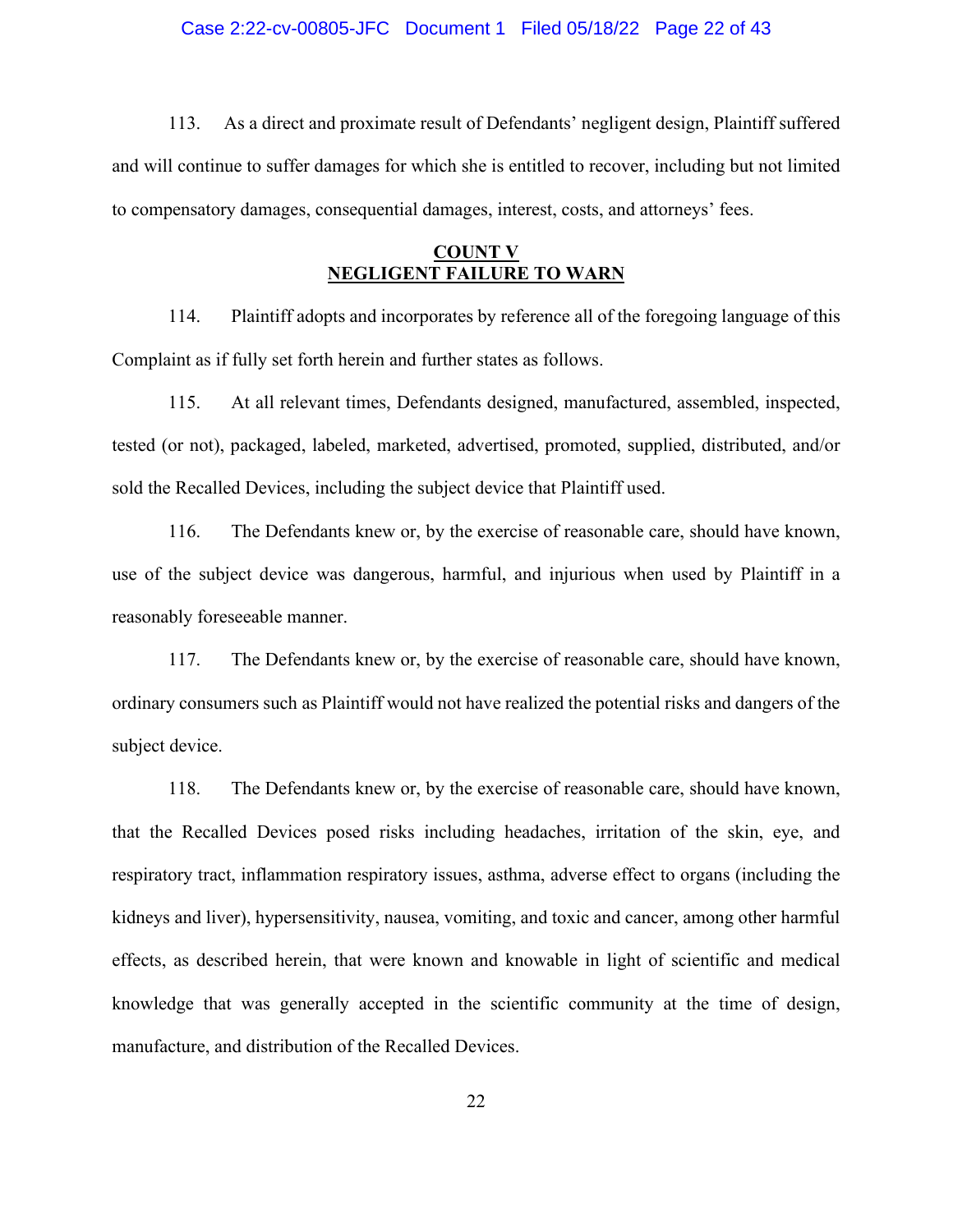## Case 2:22-cv-00805-JFC Document 1 Filed 05/18/22 Page 23 of 43

119. The Defendants owed a duty to all reasonably foreseeable users to disclose the risks associated with the use of the Recalled Devices.

120. The Defendants breached their duty of care by failing to use reasonable care in providing adequate warnings to Plaintiff's physician, in the subject device's labeling and packaging, and through marketing, promoting, and advertising of the subject device.

121. At all relevant times, Defendants could have provided adequate warnings and instructions to prevent the harms and injuries set forth herein, such as providing full and accurate information about the Recalled Devices to physicians, to patients, in advertising, at point of sale, on the devices' instructions and inserts, and on the devices' labels.

122. A reasonable company under the same or similar circumstances would have warned and instructed of the dangers.

123. Plaintiff was injured as a direct and proximate result of Defendants' failure to warn and instruct because she would not have used or purchased the subject device had she received adequate warnings and instructions that she could be exposed to toxic and carcinogenic particles and gasses that cause headaches, irritation of the skin, eye, and respiratory tract, inflammation respiratory issues, asthma, adverse effect to organs (including the kidneys and liver), hypersensitivity, nausea, vomiting, toxic chemicals, and cancer.

124. Defendants' lack of adequate and sufficient warnings and instructions and its inadequate and misleading advertising, labeling, and instructions to physicians was a substantial contributing factor in causing the harm to Plaintiff.

125. Plaintiff demands judgment against Defendants for compensatory, treble, and punitive damages, medical monitoring to diagnose subject device induced injuries at an earlier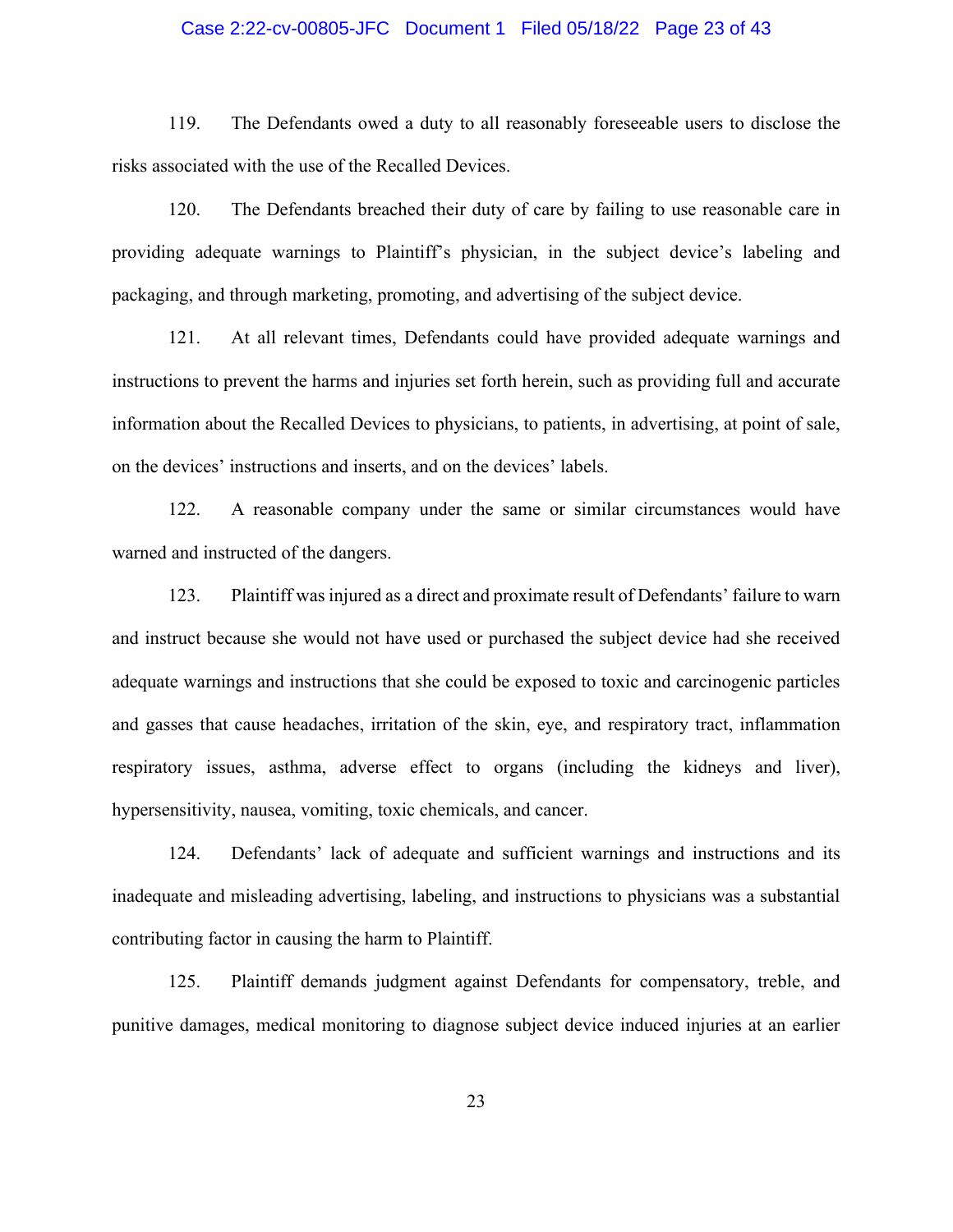#### Case 2:22-cv-00805-JFC Document 1 Filed 05/18/22 Page 24 of 43

date to allow for timely treatment and prevention of exacerbation of injuries, together with interest, costs of suit, attorneys' fees, and all such other relief as the Court deems proper.

# **COUNT VI NEGLIGENT MANUFACTURING**

126. Plaintiff adopts and incorporates by reference all of the foregoing language of this Complaint as if fully set forth herein and further states as follows.

127. At all relevant times, the Defendants designed, manufactured, assembled, inspected, tested (or not), packaged, labeled, marketed, advertised, promoted, supplied, distributed, and/or sold the Recalled Devices, including the subject device that Plaintiff used.

128. The Defendants had a duty to use exercise reasonable care in the manufacturing, assembling, inspecting and packaging of the subject device.

129. The Defendants knew or, by the exercise of reasonable care, should have known, use of the subject device carelessly manufactured, assembled, inspected, and packaged was dangerous, harmful and injurious when used by Plaintiff in a reasonably foreseeable manner.

130. The Defendants knew or, by the exercise of reasonable care, should have known, ordinary consumers such as Plaintiff would not have realized the potential risks and dangers of the subject device improperly manufactured assembled, inspected, and packaged.

131. Without limitation, the Defendants breached their duty to exercise reasonable care in manufacturing, assembling, inspecting, and packaging the Recalled Devices by their:

- Failure to follow Good Manufacturing Practices ("GMPs");
- Failure to adequately inspect/test the Recalled Devices during the manufacturing process;

24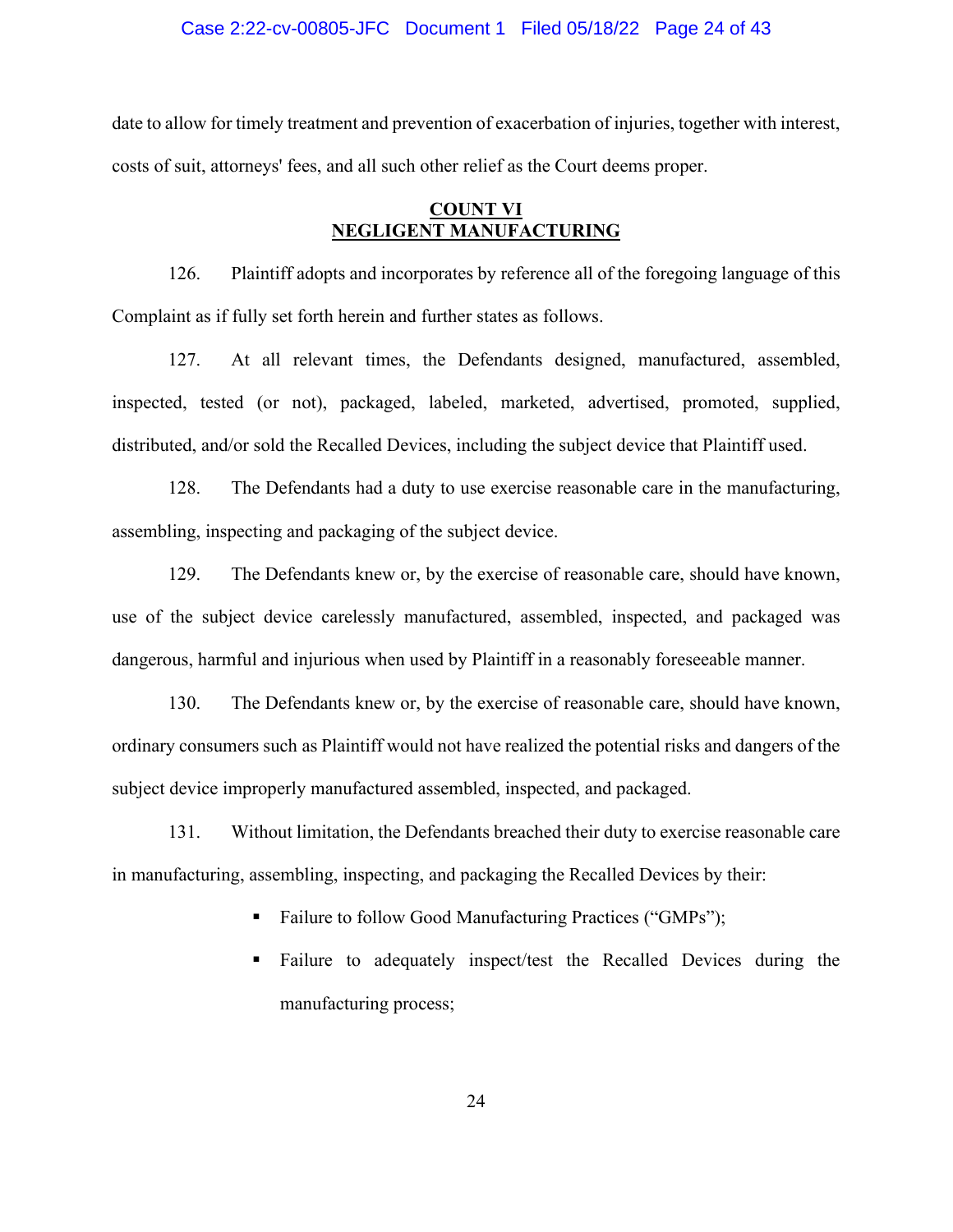- Failure to adequately determine/test the integrity of PE-PUR foam and its qualities, especially after the devices have aged.
- Failure to adequately determine/test the purity of airflow through the Recalled Devices' airway, especially after the devices have aged.

132. A reasonable manufacturer under the same or similar circumstances would have implemented appropriate manufacturing procedures to better ensure the quality of their devices.

133. Plaintiff was injured as a direct and proximate result of Defendants' failure to use reasonable care in the manufacturing, assembling, inspecting, and packaging of the subject device as described herein.

134. The Defendants' negligent manufacturing, assembling, inspecting, and packaging of the subject device was a substantial factor in causing Plaintiff's harms.

135. Plaintiff demands judgment against Defendants for compensatory, treble, and punitive damages, medical monitoring to diagnose subject device induced injuries at an earlier date to allow for timely treatment and prevention of exacerbation of injuries, together with interest, costs of suit, attorneys' fees, and all such other relief as the Court deems proper.

# **COUNT VII NEGLIGENCE/GROSS NEGLIGENCE**

136. Plaintiff adopts and incorporates by reference all of the foregoing language of this Complaint as if fully set forth herein and further states as follows.

137. Defendants had a duty to exercise reasonable care in designing, developing, researching, testing, manufacturing, marketing, supplying, promoting, selling, and distribution of the Recalled Devices, including the subject device.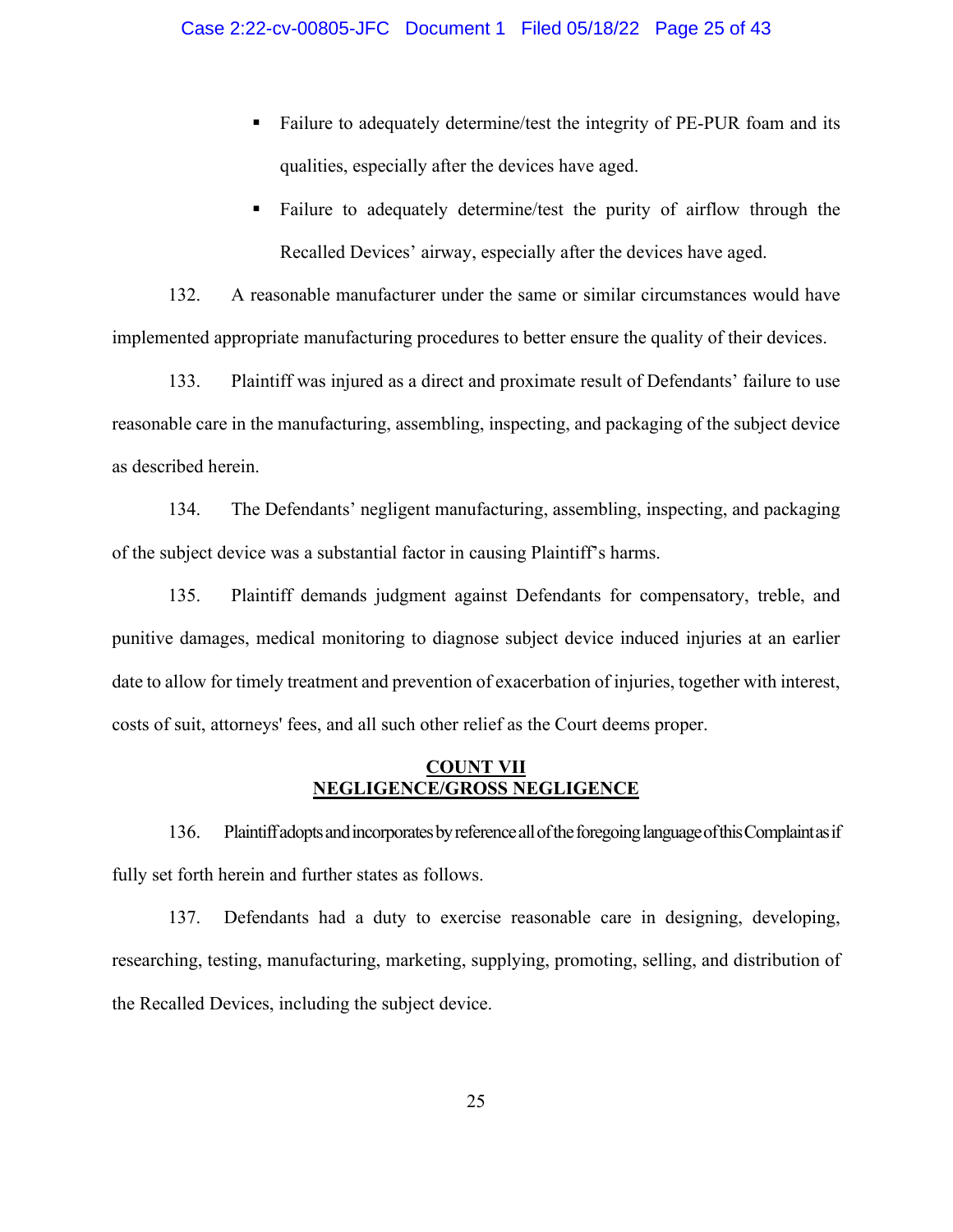## Case 2:22-cv-00805-JFC Document 1 Filed 05/18/22 Page 26 of 43

138. Defendants knew or should have known that using the subject device created a significantly increased risk of lung cancer, among other health harms.

139. The negligence of the Defendants, their agents, servants, and/or employees, included but was not limited to the following acts and/or omissions:

- Defendants designed and developed the Recalled Devices without thoroughly or adequately testing the devices;
- Defendants sold the Recalled Devices without making proper and sufficient tests to determine the dangers to the users;
- Defendants failed to adequately and correctly warn the Plaintiff, the public, and the medical community, of the lung cancer risks associated with the Recalled Devices;
- Defendants advertised and recommended the use of the Recalled Devices for treatment of sleep apnea and other conditions without sufficient knowledge as to the significance of lung cancer risks;
- Defendants failed to exercise reasonable care in designing the Recalled Devices in a manner which was dangerous to the users;
- Defendants negligently manufactured the Recalled Devices in a manner which was dangerous to the users;
- Defendants failed to exercise reasonable care when they collectively decided to conceal information concerning lung cancer risks.

140. Additionally, Defendants under-reported, underestimated, and downplayed the serious dangers of the Recalled Devices' association with lung cancer and other health harms.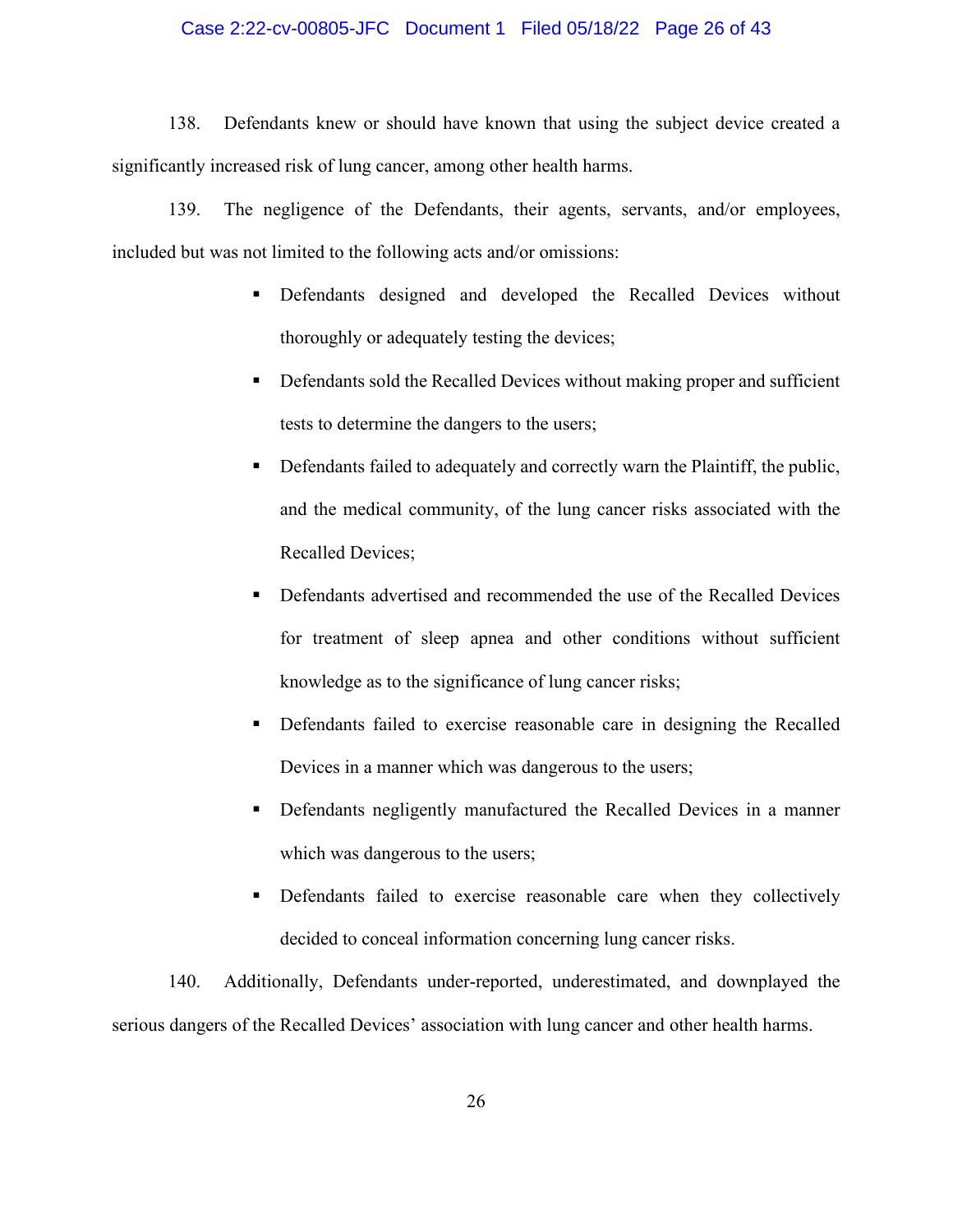## Case 2:22-cv-00805-JFC Document 1 Filed 05/18/22 Page 27 of 43

141. Defendants negligently compared the safety risk and/or dangers of the subject device with other forms of treatment for sleep apnea and similar conditions.

142. Defendants also failed to warn Plaintiff, prior to actively encouraging the sale of the subject device, either directly or indirectly, orally or in writing, about the need for more comprehensive, more regular medical monitoring than usual to ensure early detection of lung cancer.

143. Defendants specifically failed to exercise reasonable care when they failed to accompany the subject device with proper and/or accurate warnings regarding *all* adverse side effects—namely lung cancer—associated with the use of the subject device.

144. Once Defendants gained additional information about the Recalled Devices' association with lung cancer, it failed to update its warnings and thereafter accompany the Recalled Devices with adequate warnings regarding lung cancer.

145. Despite the fact that Defendants knew or should have known that the Recalled Devices caused unreasonably dangerous side effects, like lung cancer, they made conscious decisions to downplay these risks and continue to market, manufacture, distribute, and/or sell the devices to physicians and patients, including the Plaintiff.

146. Defendants knew or should have known that consumers, such as Plaintiff, would foreseeably suffer injury as a result of Defendants' failure to exercise ordinary care, as set forth above.

147. Defendants' negligence was the proximate cause of Plaintiff's lung-related injuries, among many other health harms, which Plaintiff suffered and/or will continue to suffer.

148. As a result of the foregoing acts and omissions, the Plaintiff was caused to suffer serious and dangerous side effects that led to her lung cancer, as well as other severe and personal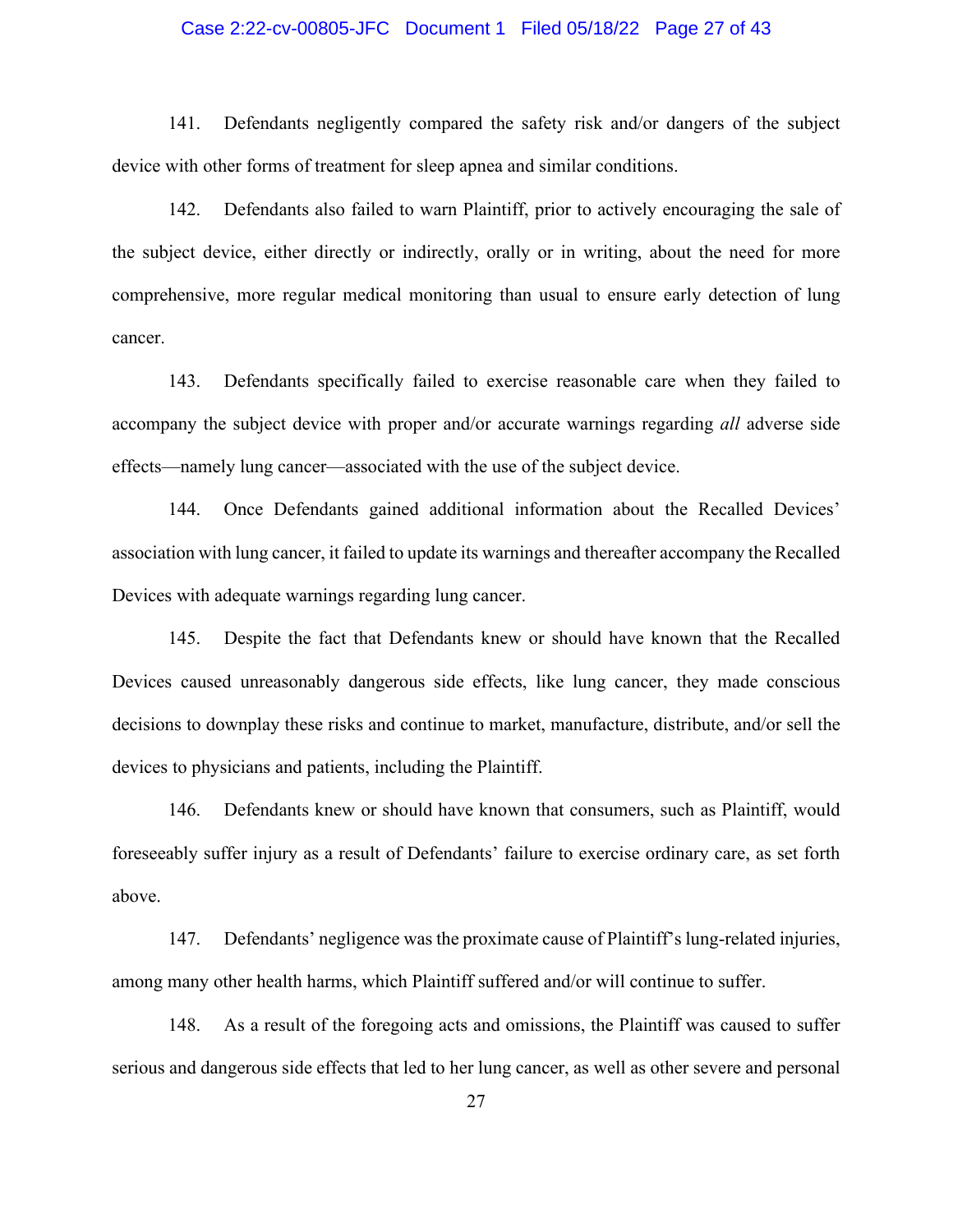#### Case 2:22-cv-00805-JFC Document 1 Filed 05/18/22 Page 28 of 43

injuries which are permanent and lasting in nature, physical pain and mental anguish, including diminished enjoyment of life, as well as the need for lifelong medical treatment, monitoring and/or medications.

149. As a result of the foregoing acts and omissions the Plaintiff requires and/or will require more health care and services and did incur medical, health, incidental, and related expenses. Plaintiff is informed and believes and further alleges that Plaintiff will in the future be required to obtain further medical and/or hospital care, attention, and services.

WHEREFORE, Plaintiff demands judgment against Defendants, and each of them, individually, jointly, and severally, and requests compensatory and punitive damages, together with costs and interest, and any further relief as the Court deems proper.

## **COUNT VIII NEGLIGENT MISREPRESENTATION**

150. Plaintiff adopts and incorporates by reference all of the foregoing language of this Complaint as if fully set forth herein and further states as follows.

151. Defendants had a duty to exercise reasonable care to those whom they provided device information about the Recalled Devices and to all those relying on the information provided, including Plaintiff, her healthcare providers, and the public in general that the devices had been tested and found to be safe and effective for treating sleep apnea.

152. Defendants, in the course of selling the Recalled Devices, supplied information about the devices through television commercials, advertisements, marketing campaigns, sales representatives, labeling, and warnings.

153. Defendants breached their duty by misrepresenting the Recalled Devices' safety to the medical and healthcare community, to the Plaintiff, and the public in general.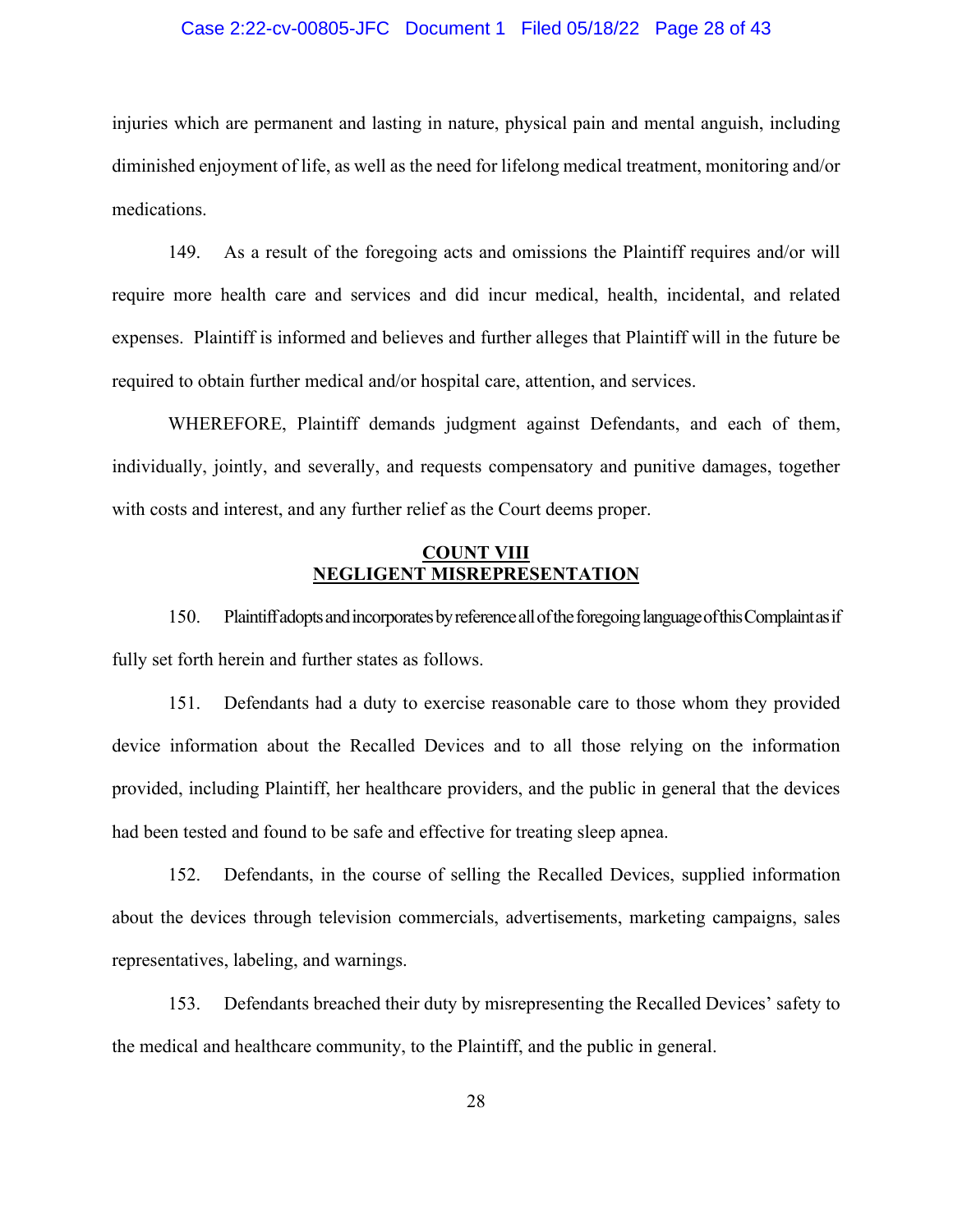### Case 2:22-cv-00805-JFC Document 1 Filed 05/18/22 Page 29 of 43

154. However, Defendants failed to exercise reasonable care because their goal should have been to put safety before their profits by providing individuals with the realistic risks and expectations that the Recalled Devices could cause lung cancer and other serious injuries.

155. Defendants' representations were made without properly conducting sufficient testing and by providing insufficient warnings about the Recalled Devices' potential risks.

156. Defendants' false representations that the Recalled Devices were safe for consumers and their failure to disclose material past and existing facts of the Recalled Devices' risk of lung cancer were made or omitted with the intent to induce Plaintiff to rely upon those facts or omissions.

157. Plaintiff was unaware and did not know that the subject device was unsafe for the purpose of treating sleep apnea because it caused a significant increased risk of lung cancer until *after* she had been exposed to carcinogenic particles and gasses.

158. Plaintiff justifiably relied upon the false representations of Defendants.

159. Had Defendants reasonably and proposed provided adequate warnings of lung cancer and other serious injuries, such warnings would have been heeded and no healthcare professional, including Plaintiff's physician, would have prescribed the Recalled Devices and no consumer, including Plaintiff, would have purchased and/or used the Recalled Devices.

160. As a direct and proximate result of the foregoing acts and omissions, Plaintiff was caused to suffer serious and dangerous side effects, including lung cancer, as well as other severe and personal injuries which are permanent and lasting in nature, physical pain and mental anguish, including diminished enjoyment of life, as well as the need for lifelong medical treatment, monitoring and/or medications.

29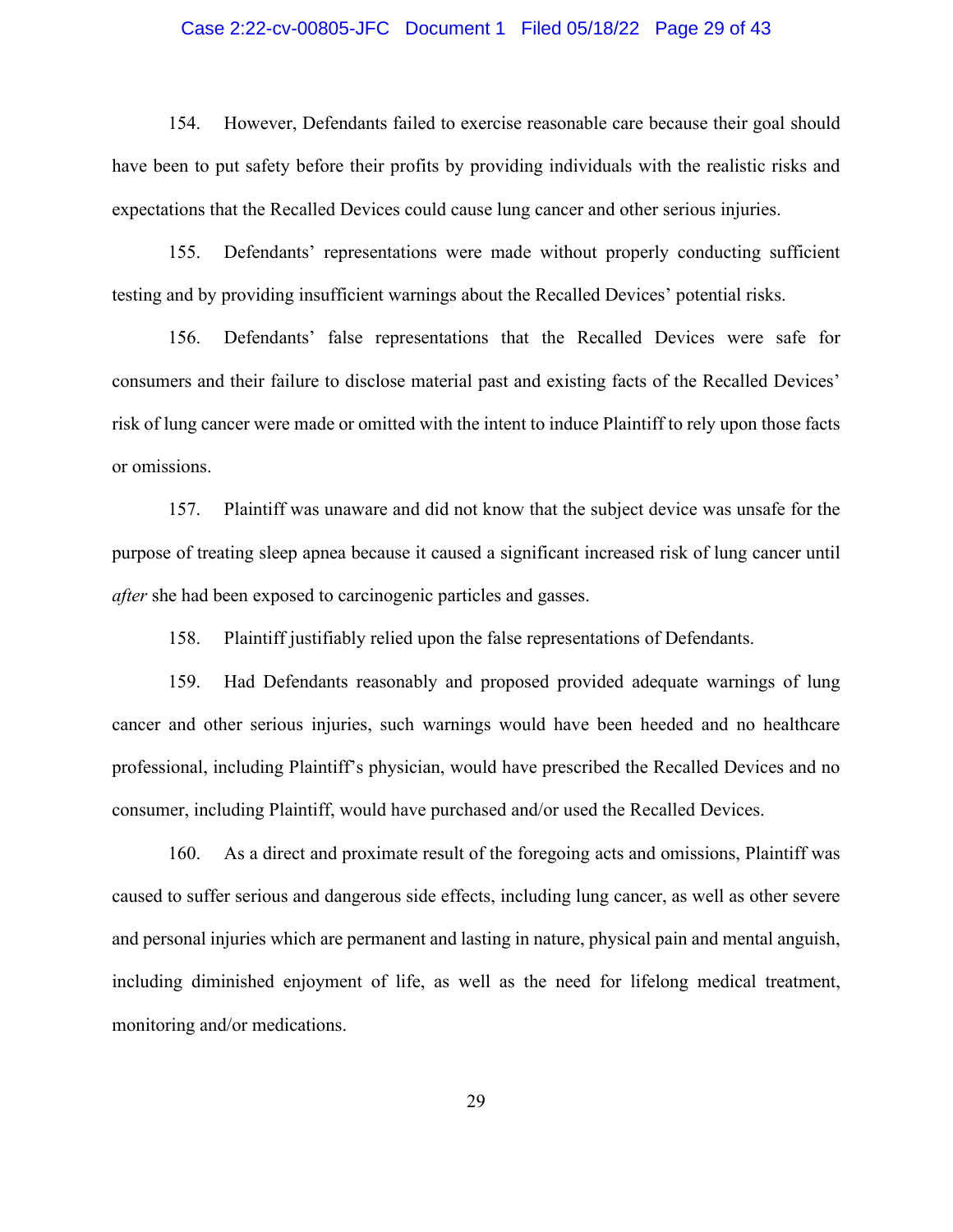## Case 2:22-cv-00805-JFC Document 1 Filed 05/18/22 Page 30 of 43

161. As a result of the foregoing acts and omissions, Plaintiff requires and/or will require more health care and services and did incur medical, health, incidental, and related expenses. Plaintiff is informed and believes and further alleges that Plaintiff will in the future be required to obtain further medical and/or hospital care, attention, and services.

WHEREFORE, Plaintiff demands judgment against Defendants, and each of them, individually, jointly, and severally, and requests compensatory and punitive damages, together with costs and interest, and any further relief as the Court deems proper.

# **COUNT IX FRAUD**

162. Plaintiff adopts and incorporates by reference all of the foregoing language of this Complaint as if fully set forth herein and further states as follows.

163. At all relevant times, Defendants designed manufactured, assembled, inspected, tested, packaged, labeled, marketed, advertised, promoted, supplied, distributed, sold and/or otherwise placed the Recalled Devices into the stream of commerce, and therefore owed a duty of reasonable care to avoid causing harm to consumers, such as Plaintiff.

164. Defendants knowingly made fraudulent statements regarding the safety of the Recalled Devices and the substantial health risks associated with using the devices, all the while intending to deceive Plaintiff and the general public.

165. At all reasonable times, Defendants fraudulently misrepresented the Recalled Devices as safe, when in fact the devices posed unreasonable risks of substantial bodily injury. Due to these and other features, the Recalled Devices are not fit for their ordinary, intended use as treatment devices for sleep apnea and similar respiratory conditions.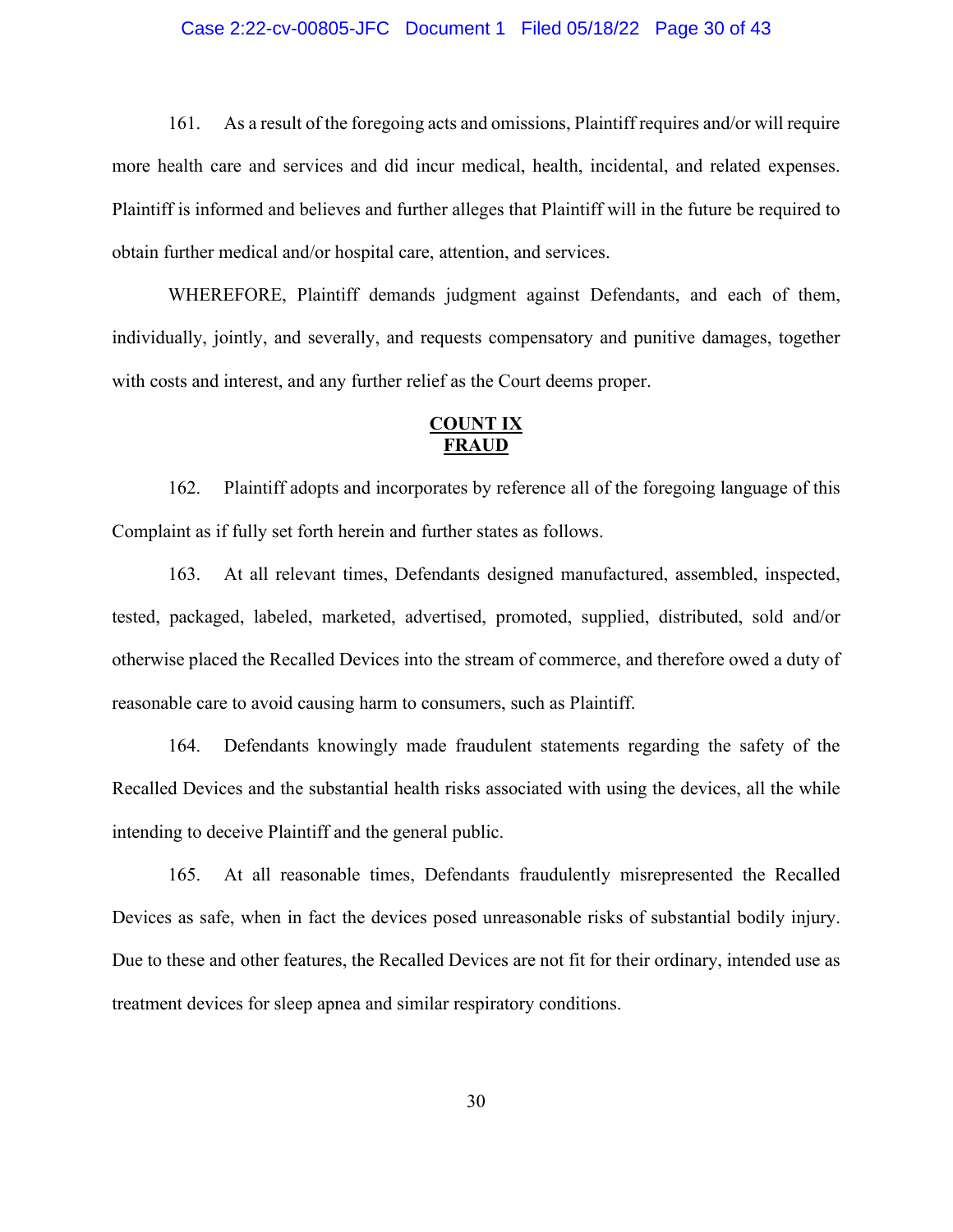#### Case 2:22-cv-00805-JFC Document 1 Filed 05/18/22 Page 31 of 43

166. Defendants touted the Recalled Devices as safe, despite a failure to adequately research or test the devices to assess their safety prior to marketing and promoting their use.

167. Defendants further falsely represented the nature and risks associated with the Recalled Devices, and their marketing and strategy regarding the same, in general statements to the media, general public, and federal agencies.

168. Defendants' fraudulent misrepresentations and omissions were material facts that were essential to Plaintiff's decision to purchase the subject device.

169. Plaintiff was unaware that Defendants were knowingly concealing these material facts, which Plaintiff relied on to her detriment.

170. By knowingly misrepresenting this material information, Defendants breached their duty to protect Plaintiff and consumers.

171. Plaintiff justifiably relied to her detriment on Defendants' fraudulent statements. Had Plaintiff been adequately informed of the material facts concealed from him regarding the safety of the subject device, and not intentionally deceived by Defendants, she would not have acquired/purchased or used the subject device.

172. As a direct and proximate result of Defendants' fraudulent misrepresentations, Plaintiff suffered and continues to suffer from the injuries and damages for which she is entitled to recovery, including but not limited to compensatory damages, consequential damages, interest, costs, and attorney fees.

## **COUNT X FRAUDULENT CONCEALMENT**

173. Plaintiff adopts and incorporates by reference all of the foregoing language of this Complaint as if fully set forth herein and further states as follows.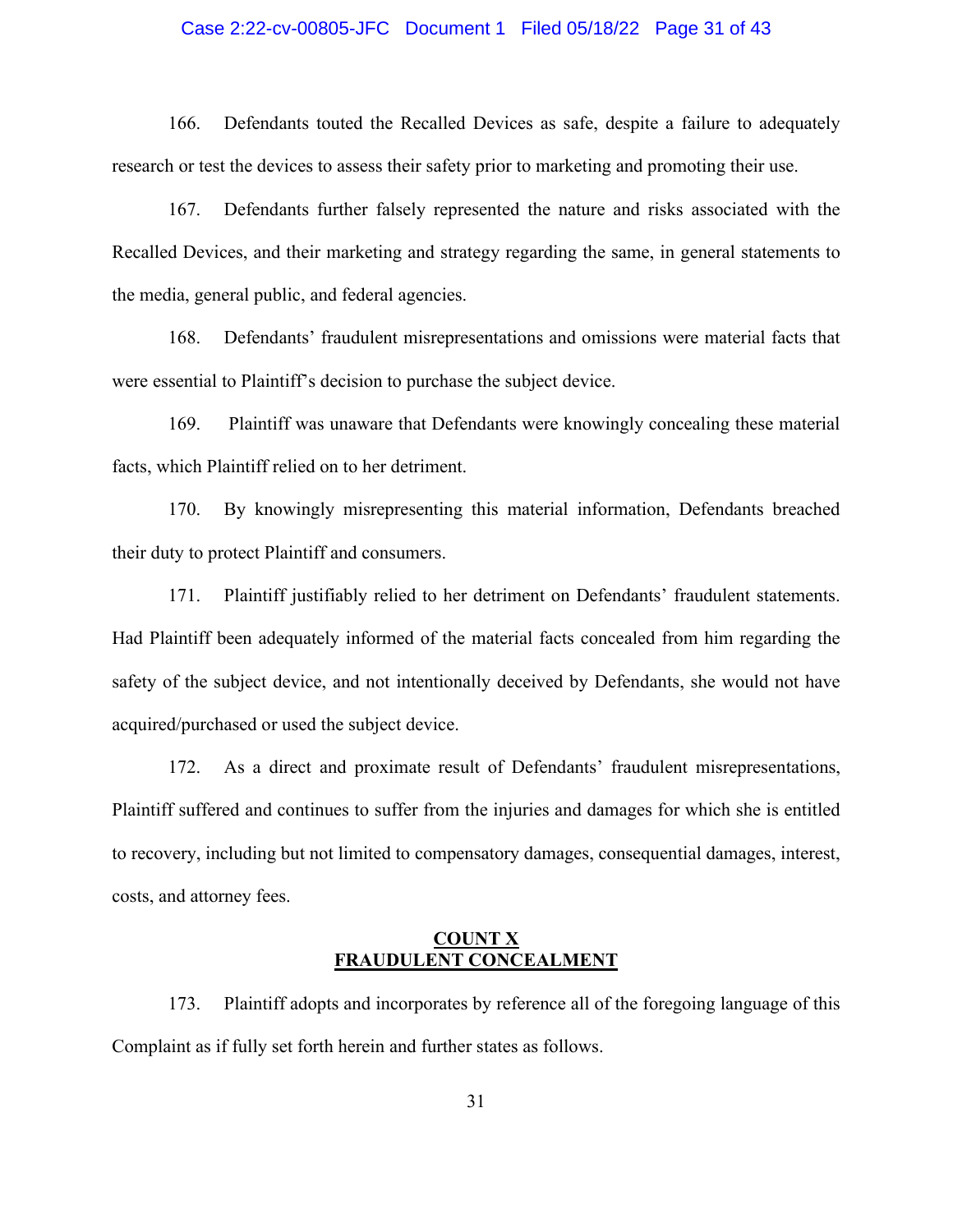## Case 2:22-cv-00805-JFC Document 1 Filed 05/18/22 Page 32 of 43

174. At all relevant times, Defendants designed, manufactured, assembled, inspected, tested, packaged, labeled, marketed, advertised, promoted, supplied, distributed, sold and/or otherwise placed the Recalled Devices into the stream of commerce, and therefore owed a duty of reasonable care to avoid causing harm to those that used the devices, such as Plaintiff.

175. Defendants had a duty to disclose material facts about the Recalled Devices that would substantially affect Plaintiff's and the general public's use when purchasing the devices.

176. At all reasonable times, Defendants fraudulently misrepresented the Recalled Devices as safe, when in fact the devices posed unreasonable risks of substantial bodily injury. Therefore, the devices are not fit for their ordinary and intended uses.

177. Defendants actually knew about all of the above facts.

178. At all relevant times, Defendants fraudulently and deceptively concealed their failure to adequately research or test the Recalled Devices to assess their safety before marketing to susceptible users.

179. Defendants further falsely represented the nature and risks associated with the Recalled Devices, and their marketing and strategy regarding the same, in general statements to the media, general public, and federal agencies.

180. Defendants' misrepresentations and omissions were material facts that were essential to Plaintiff's decision making when purchasing and using the subject device.

181. Plaintiff was completely unaware that Defendants were concealing these material facts.

182. Defendants intentionally deceived and concealed material information concerning the safety of the Recalled Devices from Plaintiff and the general public, which had a direct impact on Plaintiff's and consumers' health and wellbeing.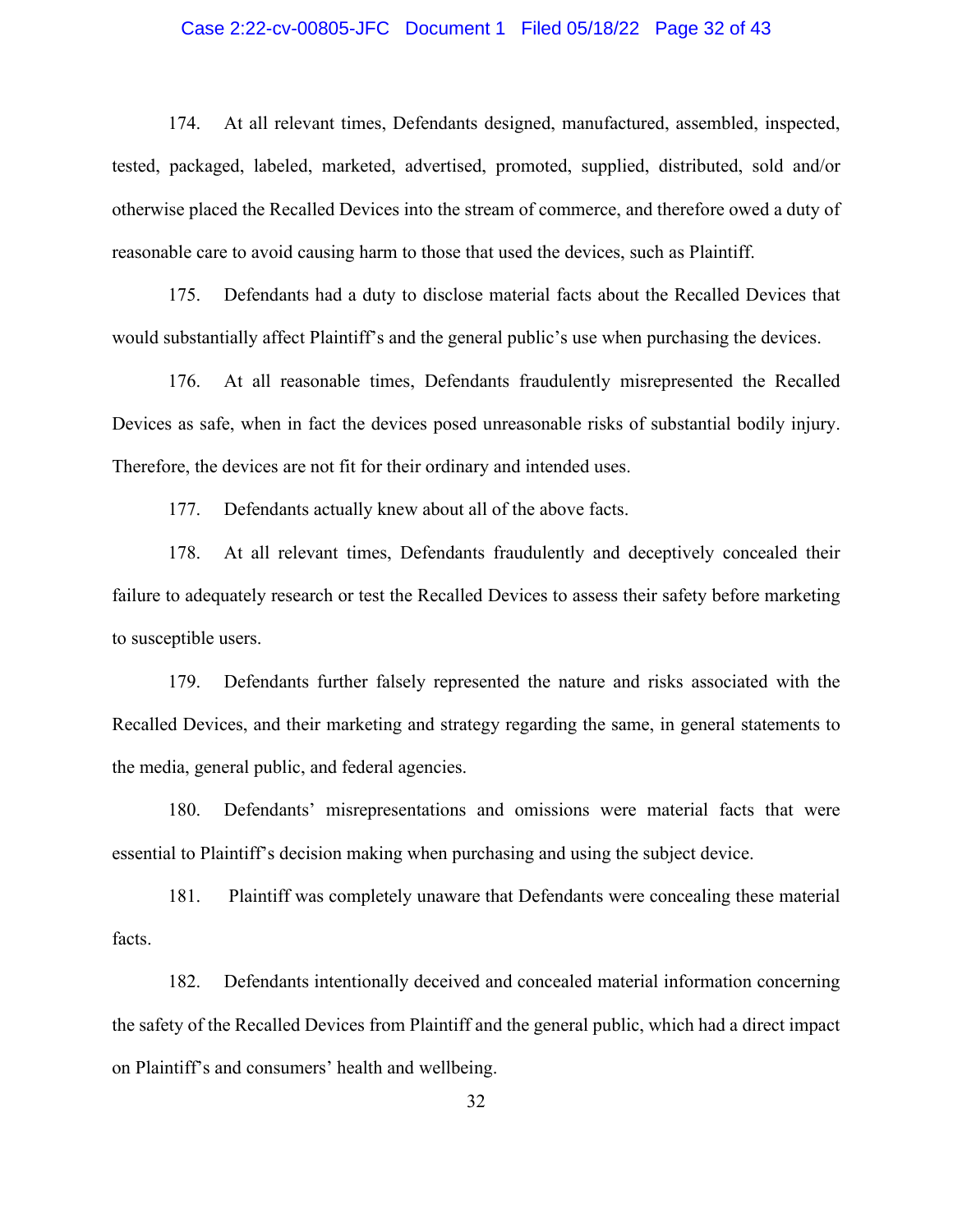## Case 2:22-cv-00805-JFC Document 1 Filed 05/18/22 Page 33 of 43

183. Plaintiff relied to her detriment on Defendants' fraudulent concealment and omissions. Had Plaintiff been adequately informed of the material facts regarding the safety of the Recalled Devices, and not intentionally deceived by Defendants, she would not have acquired/purchased, used, or been injured by the subject device.

184. As a direct and proximate result of Defendants' fraudulent concealment, Plaintiff suffered and continues to suffer from the injuries and damages for which she is entitled to recovery, including but not limited to compensatory damages, consequential damages, interest, costs, and attorney fees.

# **COUNT XI CIVIL CONSPIRACY**

185. Plaintiff adopts and incorporates by reference all of the foregoing language of this Complaint as if fully set forth herein and further states as follows.

186. Defendants knowingly agreed, contrived, confederated, and/or conspired to defraud Plaintiff and consumers of the Recalled Devices regarding the true nature of the devices and their potential to cause lung cancer and other serious injuries associated with the PE-PUR foam's particles and chemicals when the devices were used in a reasonably foreseeable manner.

187. Defendants knowingly agreed, contrived, confederated, and/or conspired to defraud Plaintiff and consumers of the Recalled Devices with the purpose of maintaining the popularity and reputation of the devices and therefore maintaining high sales, at the expense of consumer safety.

188. At all relevant times, pursuant to and in furtherance of said conspiracies, the Defendants performed the following overt and unlawful acts: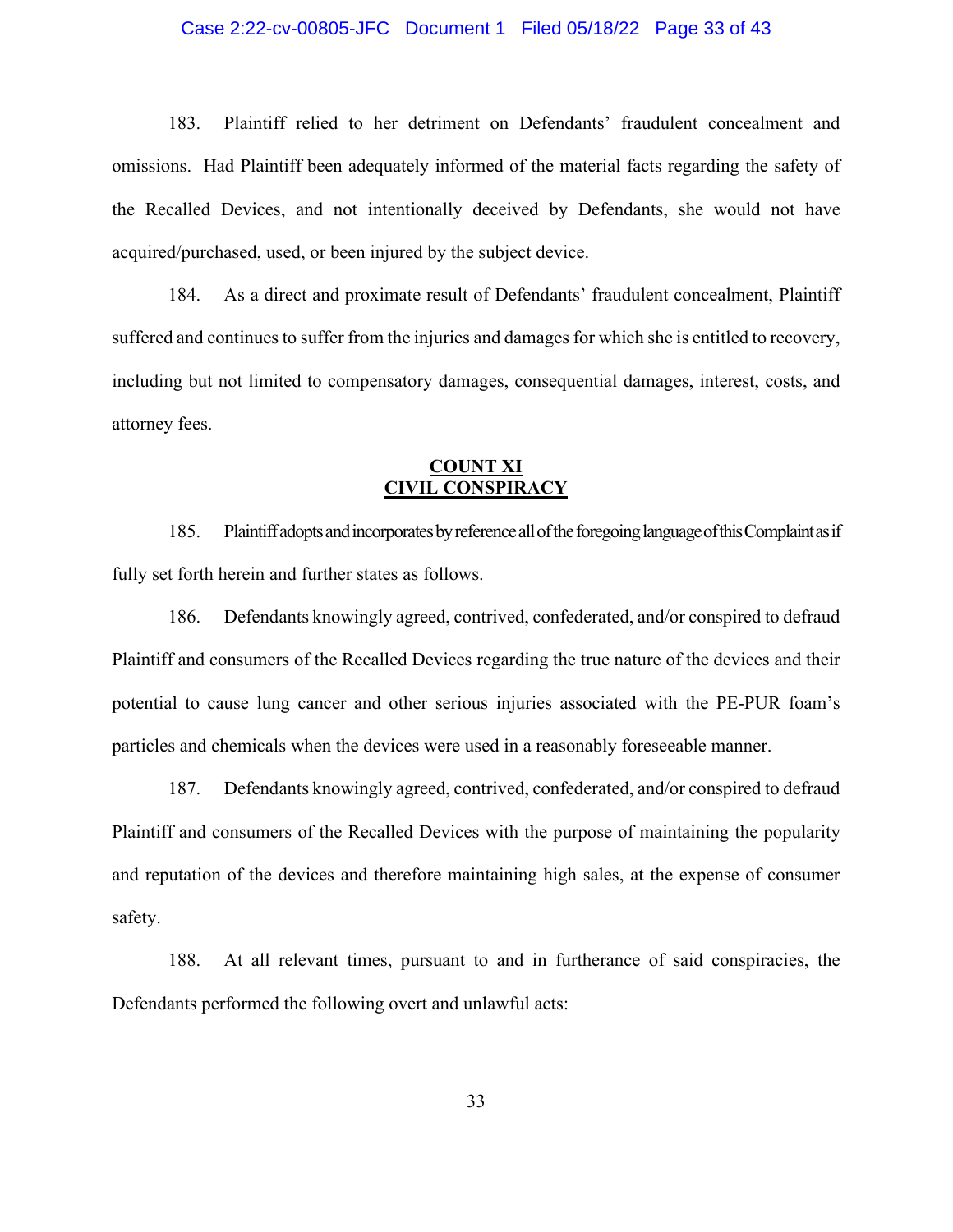- a. Defendants designed and sold the Recalled Devices with full knowledge that the devices were not a safe way to treat sleep apnea.
- b. Upon information and belief, despite available medical and scientific data, literature, and test reports possessed by and available to Defendants, Defendants individually, jointly, and in conspiracy with each other, fraudulently, willfully, and maliciously, to delay reporting to the public the issues and delay the product recall. In the meantime, Defendants continued to represent the Recalled Devices as safe and omitted warnings about serious side effects.

189. Plaintiff and the general public reasonably relied upon the aforementioned fraudulent representations, omissions, and concealments made by the Defendants regarding the nature of the Recalled Devices.

190. Were it not for Defendants' unlawful actions to mislead the public and limit the natural dissemination of scientific research and knowledge on the dangers and harms associated with the Recalled Devices, Plaintiff and the general public could have learned of the dangers at an earlier date and potentially prevented their introduction to and use of the devices.

191. As a direct and proximate result of Defendants' overt unlawful acts regarding the nature of the Recalled Devices which were made pursuant to and in furtherance of a common scheme, and Plaintiff's reliance thereon, Plaintiff suffered and continues to suffer from the injuries and damages for which she is entitled to recovery, including but not limited to compensatory damages, consequential damages, interest, costs, and attorney fees.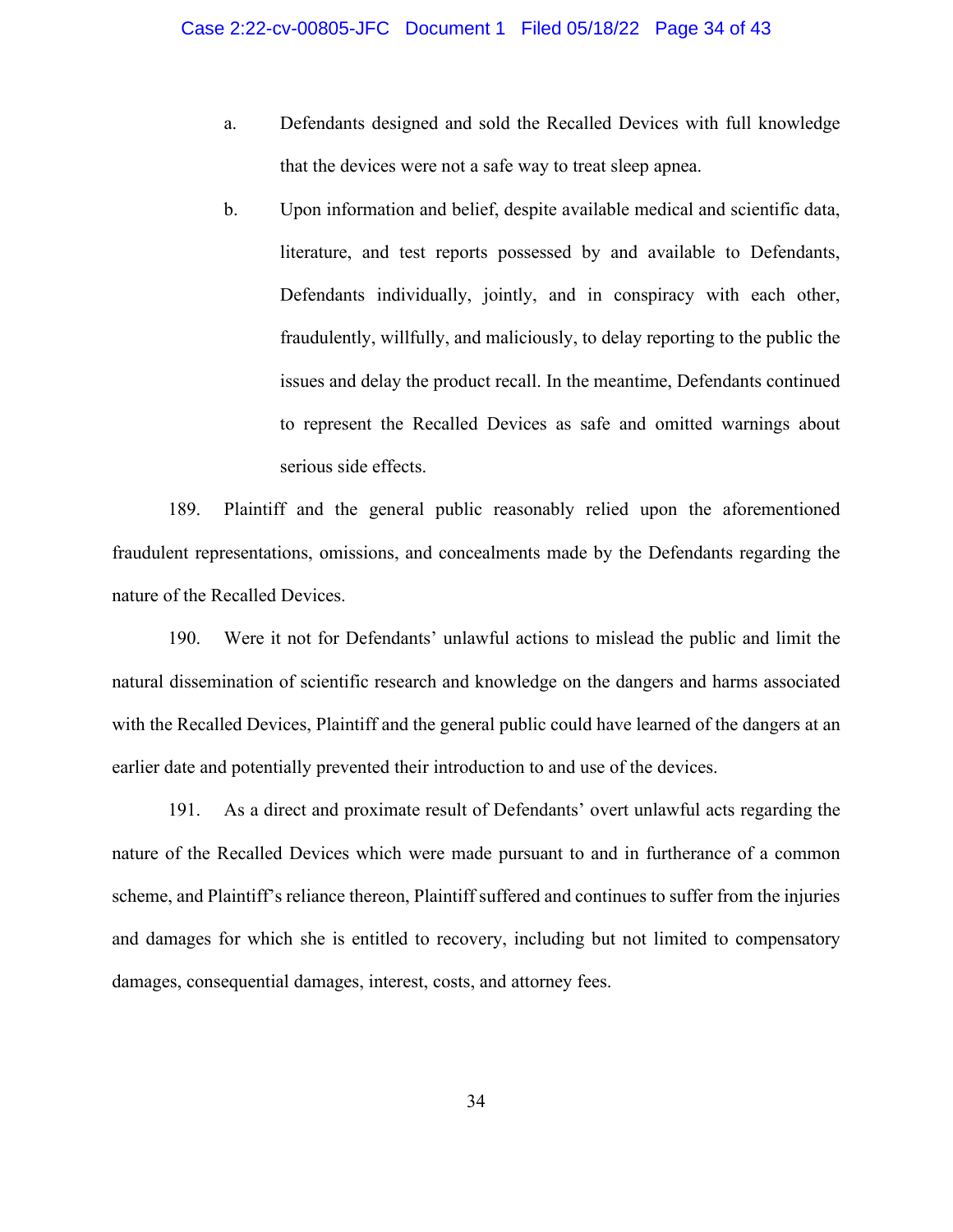## **COUNT XII UNJUST ENRICHMENT**

192. Plaintiff adopts and incorporates by reference all of the foregoing language of this Complaint as if fully set forth herein and further states as follows.

193. At all relevant times, Defendants designed, manufactured, assembled, inspected, tested (or not), packaged, labeled, marketed, advertised, promoted, supplied, distributed, sold and/or otherwise placed the Recalled Devices into the stream of commerce, and therefore owed a duty of reasonable care to avoid causing harm to those that used the devices, such as Plaintiff.

194. Defendants were unjustly enriched as a result of their wrongful conduct, including through the false and misleading marketing, promotions, and advertisements that failed to discuss the unreasonable risks of substantial bodily injury resulting from the use of the Recalled Devices. Defendants were also unjustly enriched through their developing, manufacturing, promoting, and selling the Recalled Devices without adequately testing and investigating their potential side effects and health impacts.

195. Defendants requested and received a measurable benefit at the expense of Plaintiff in the form of payment for the subject device.

196. Defendants appreciated, recognized, and chose to accept the monetary benefits Plaintiff conferred onto Defendants at the Plaintiff's detriment. These benefits were the expected result of Defendants acting in their pecuniary interests at the expense of its customers.

197. There is no justification for Defendants' enrichment. It would be inequitable, unconscionable, and unjust for Defendants to be permitted to retain these benefits because the benefits were procured as a result of their wrongful conduct.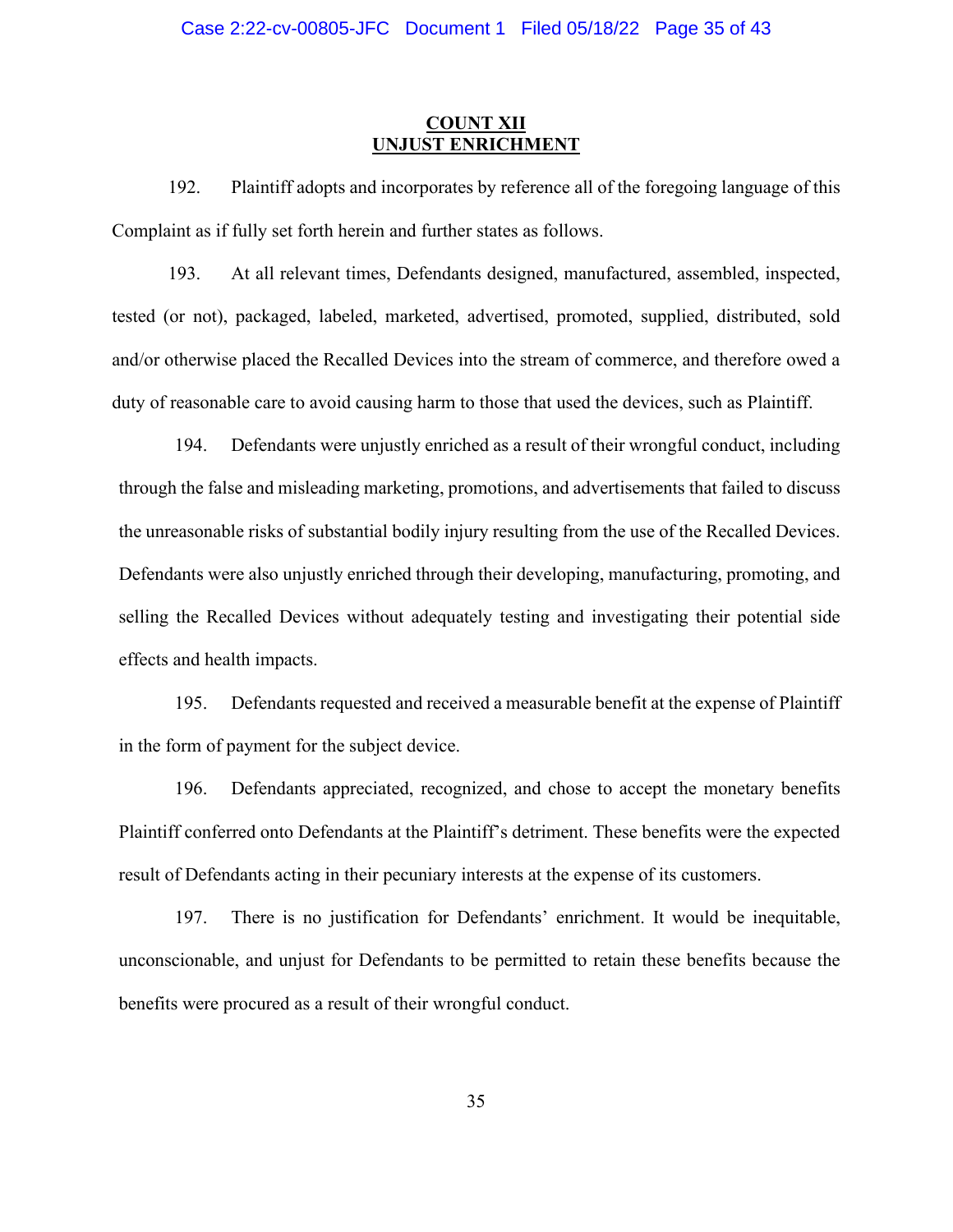### Case 2:22-cv-00805-JFC Document 1 Filed 05/18/22 Page 36 of 43

198. Defendants wrongfully obfuscated the harm caused be their conduct. Thus, Plaintiff, who mistakenly enriched Defendants by relying on Defendants' fraudulent representations, could not and did not know the effect that using the subject device would have on Plaintiff's health.

199. Acceptance of the benefit by Defendants under these circumstances would be inequitable.

200. Plaintiff is entitled to restitution of the benefits Defendants unjustly retained and/or any amounts necessary to return Plaintiff to the position she occupied prior to dealing with Defendants. Given the importance of respiratory health and severity of injuries the subject device can cause, Defendants were reasonably notified that Plaintiff would expect compensation from Defendants' unjust enrichment stemming from their wrongful actions.

201. Plaintiff demands judgment against Defendants for compensatory, treble, and punitive damages, medical monitoring to diagnose injuries from the subject device at an earlier date to allow for timely treatment and prevention of exacerbation of injuries, together with interest, costs of suit, attorneys' fees, and all such other relief as the Court deems proper.

## **COUNT XIII BREACH OF EXPRESS WARRANTIES**

202. Plaintiff adopts and incorporates by reference all of the foregoing language of this Complaint as if fully set forth herein and further states as follows.

203. The Defendants, through their advertising, promotional materials, and labeling, expressly warranted and affirmed that the Recalled Devices were safe for their intended uses and for uses which were reasonably foreseeable.

204. Defendants' representations became a basis of the bargain.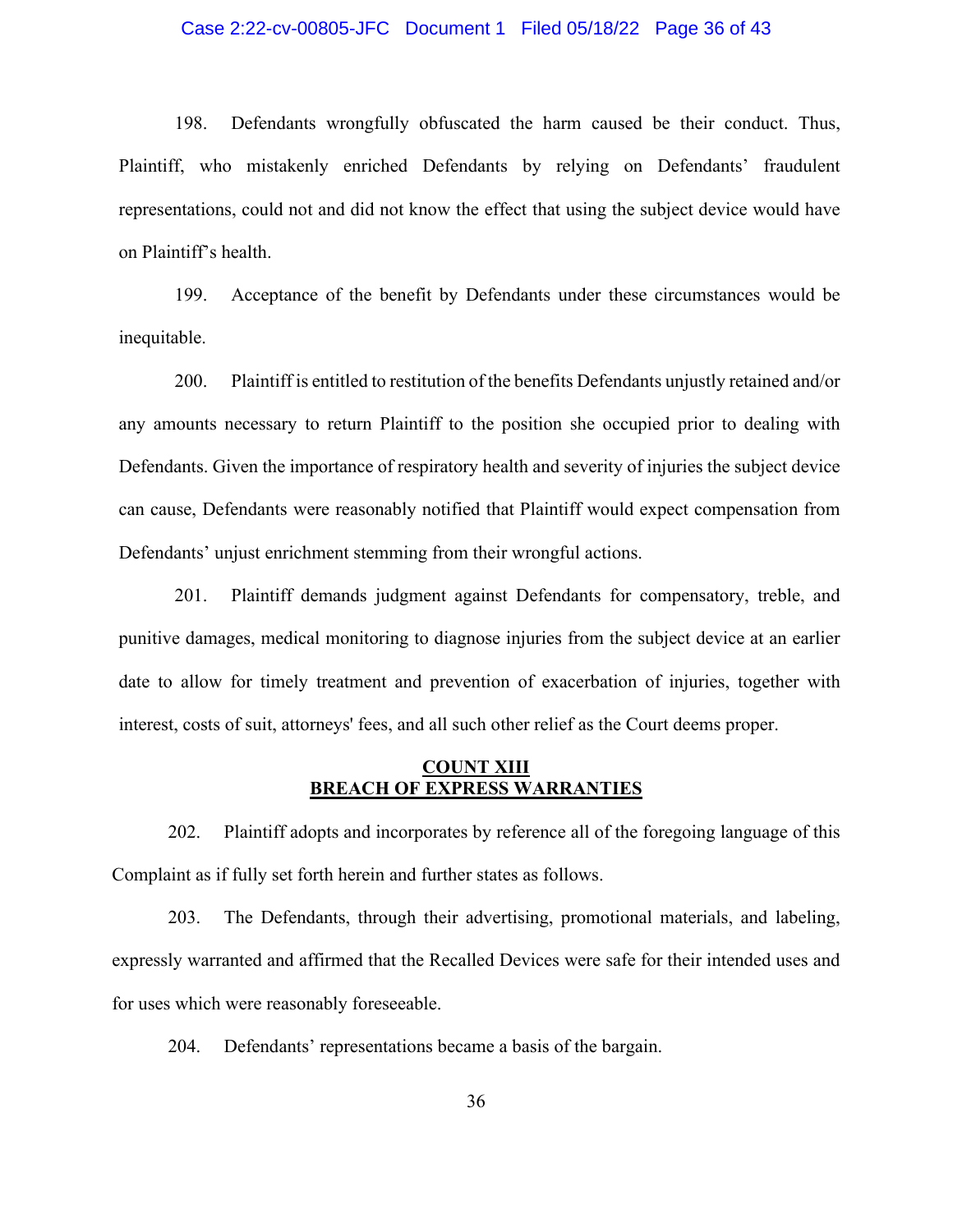## Case 2:22-cv-00805-JFC Document 1 Filed 05/18/22 Page 37 of 43

205. Defendants made express warranties which extended beyond delivery of the Recalled Devices and expressly warranted for future performance of the devices. Defendants advertised, promoted, and labeled the Recalled Devices as being safe and effective for the treatment of sleep apnea.

206. At all relevant times, Defendants breached said express warranties in that the Recalled Devices were unsafe and caused lung cancer among other harms. Plaintiff foreseeably used the subject device without knowing of the harmful and substantial consequences to her health.

207. At all relevant times, Defendants had knowledge of the hazards and health risks posed by the Recalled Devices when used.

208. At all relevant times, Defendants willfully failed to disclose the defects and health risks of the Recalled Devices to Plaintiff and the rest of the public that used the devices.

209. In reliance upon the express warranties made by Defendants, Plaintiff acquired/purchased and used the subject device, believing the subject device was inherently safe and/or a safe treatment for sleep apnea.

210. Plaintiff notified Defendants of the breach.

211. As a direct and proximate result of Defendants' breach of their express warranties concerning the subject device, Plaintiff suffered and continues to suffer from the injuries and damages for which she is entitled to recovery, including but not limited to compensatory damages, consequential damages, interest, costs, and attorneys' fees.

## **COUNT XIV BREACH OF THE IMPLIED WARRANTY OF FITNESS FOR A PARTICULAR PURPOSE**

212. Plaintiff adopts and incorporates by reference all of the foregoing language of this Complaint as if fully set forth herein and further states as follows.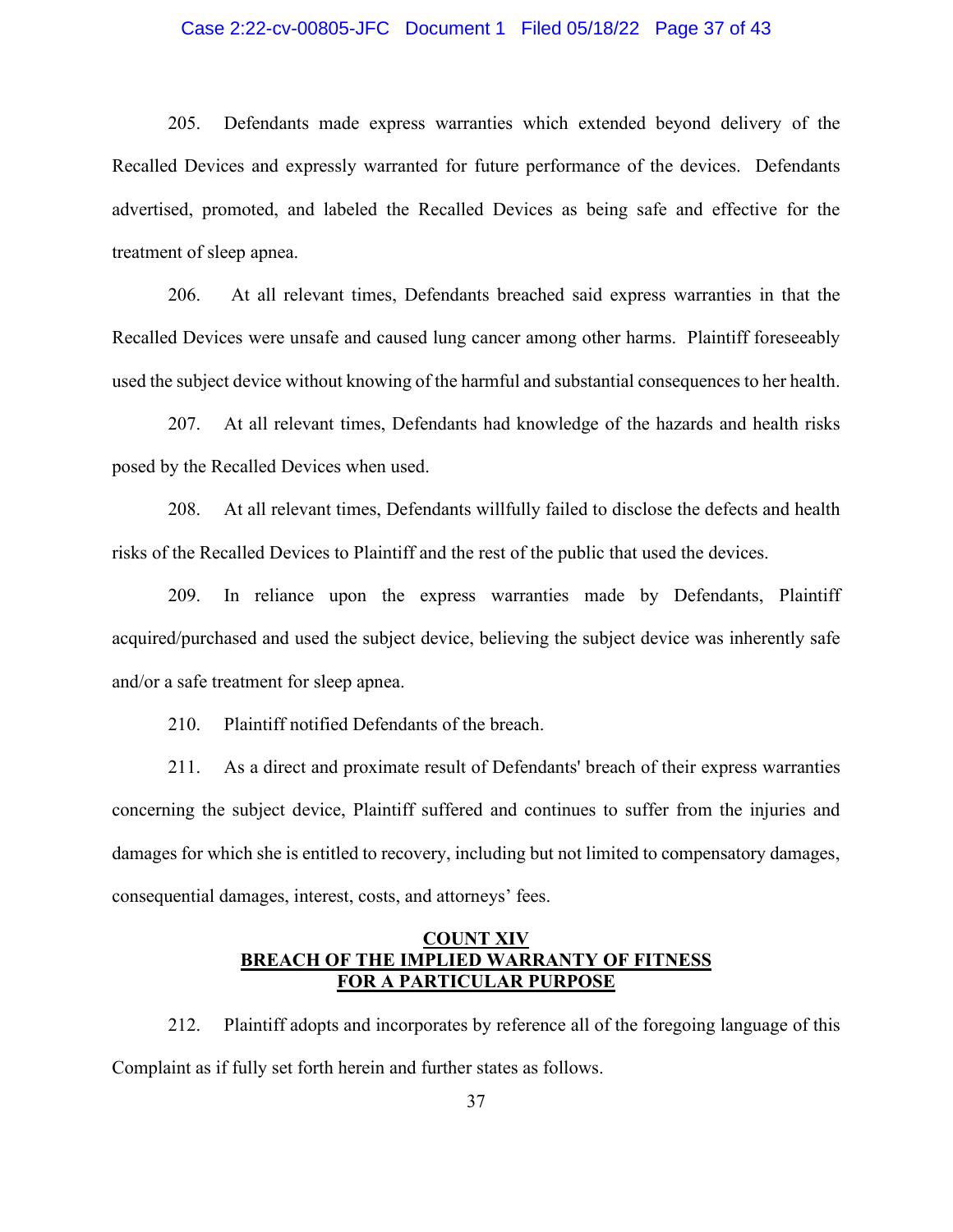#### Case 2:22-cv-00805-JFC Document 1 Filed 05/18/22 Page 38 of 43

213. At all relevant times, Defendants, through their advertising and promotional materials, expressly and impliedly warranted and affirmed that the Recalled Devices' purpose was to offer a reasonably safe treatment for sleep apnea and similar health problems.

214. Defendants touted the Recalled Devices as safe, despite knowingly having never adequately researched or tested the devices to assess their safety before placing the devices on the market and promoting them to consumers.

215. Defendants intended to make Plaintiff and the general public believe the Recalled Devices were safe.

216. Defendants knowingly mislead Plaintiff and the general public to believe the Recalled Devices were safe for use, despite knowing that the devices could lead to serious injuries, all of which Defendants knew, or by the exercise of reasonable care, should have known, ordinary consumers such as Plaintiff would be victim to.

217. At all relevant times, Defendants had knowledge of the hazards and health risks posed by the Recalled Devices when used.

218. At all relevant times, Defendants willfully failed to disclose the defects and health risks of the Recalled Devices to Plaintiff and the consuming public.

219. Plaintiff relied to her detriment on the information publicized by Defendants.

220. In reliance upon these implied warranties as to the safety of the subject device by Defendants, Plaintiff acquired/purchased and used the subject device, believing that the subject device was inherently safe.

221. Plaintiff notified Defendants of the breach.

222. As a direct and proximate Defendants' warranties concerning the subject device, as described herein, Plaintiff suffered and continues to suffer from the injuries and damages for which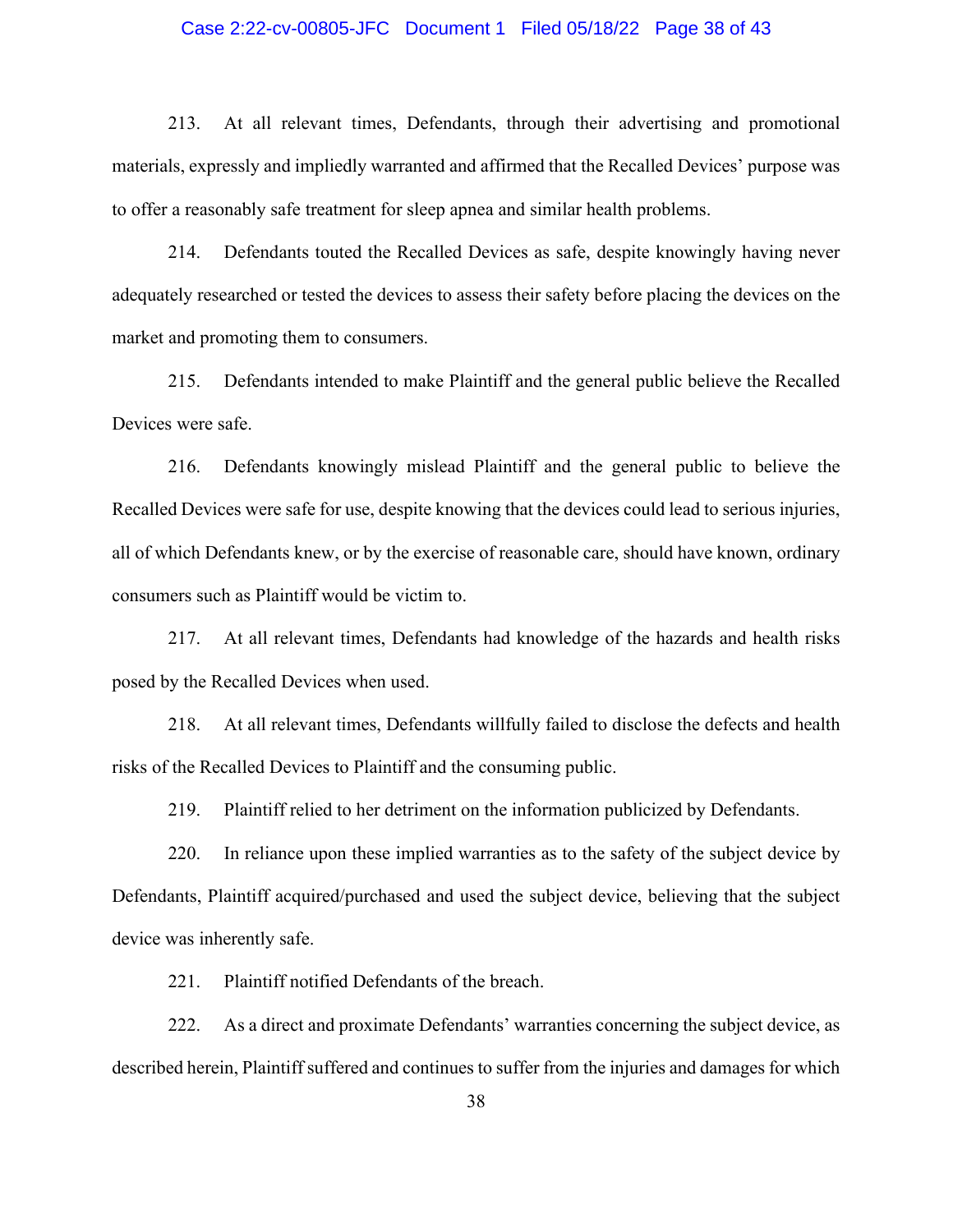#### Case 2:22-cv-00805-JFC Document 1 Filed 05/18/22 Page 39 of 43

she is entitled to recovery, including but not limited to compensatory damages, consequential damages, interest, costs, and attorneys' fees.

# **COUNT XV BREACH OF THE IMPLIED WARRANTY OF MERCHANTABILITY**

223. Plaintiff adopts and incorporates by reference all of the foregoing language of this Complaint as if fully set forth herein and further states as follows.

224. At all relevant times Defendants have been a merchant in regard to the Recalled Devices they created and sold to consumers.

225. Defendants breached their implied warranty of merchantability since the Recalled Devices were defective when created and designed, and do not conform with the promises represented on their labels.

226. Defendants failed to comply with merchantability requirements, as the Recalled Devices do not achieve the ordinary purposes they advertise: a healthy treatment for respiratory conditions such as sleep apnea.

227. Beyond Defendants' own direct sales of the Recalled Devices, Plaintiff and other consumers are third-party beneficiaries of Defendants' agreements with its distributors, dealers, and sellers for the distribution, dealing, and sale of the Recalled Devices to consumers. Plaintiffs and consumers are the intended beneficiaries of Defendants' implied warranties since the Recalled Devices are manufactured with the express and intended purpose of selling the devices to consumers.

228. As a direct and proximate result of Defendants' breach of their implied warranties of merchantability regarding the subject device, Plaintiff was damaged because, had she been aware of the unmerchantable condition of the subject device, she would may have not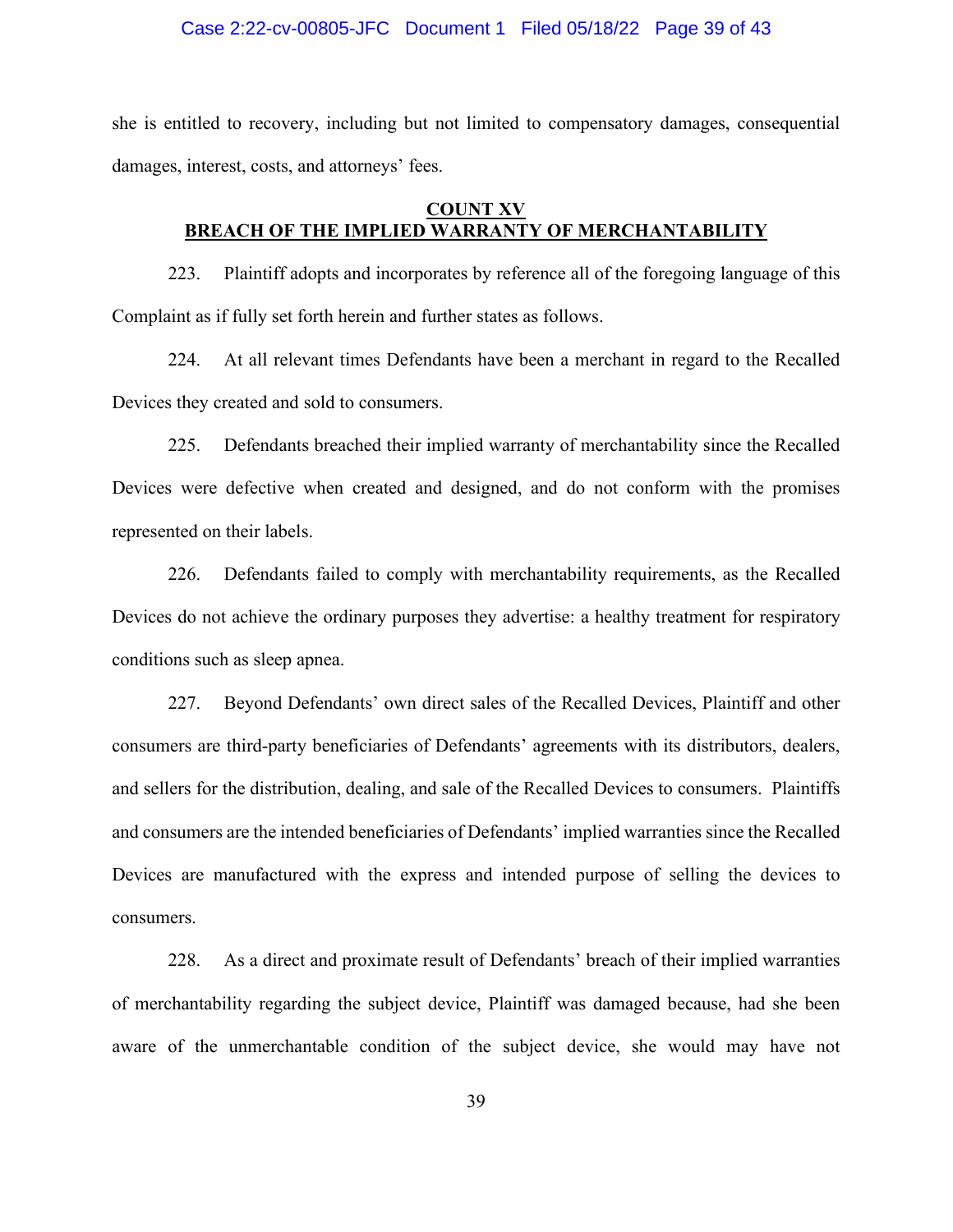#### Case 2:22-cv-00805-JFC Document 1 Filed 05/18/22 Page 40 of 43

acquired/purchased the subject device and not suffered injuries and damages from their use, for which she is entitled to recovery, including but not limited to compensatory damages, consequential damages, interest, costs, and attorneys' fees.

## **COUNT XVI VIOLATION OF THE LOUISIANA TRADE PRACTICES AND CONSUMER PROTECTION LAW ("LUPTA")**

229. Plaintiff adopts and incorporates by reference all of the foregoing language of this Complaint as if fully set forth herein and further states as follows.

230. Plaintiff is a "consumer" as defined in the La. R.S. 51:1401-1430 in that Plaintiff acquired/purchased, other than for purposes of resale, goods from the Defendants.

231. Defendants' actions in marketing, advertising, and otherwise making public representations about the subject device constitute "trade" as they were actions that created, altered, repaired, furnished, made available, provided information about, or, directly or indirectly, solicited or offered for or effectuated a sale, lease, or transfer of consumer goods.

232. At all relevant times, the Defendants knew or should have known of the unreasonably dangerous nature of the subject device.

233. At all relevant times, Defendants, through their labeling, promotion, and marketing of the Recalled Devices, intentionally misrepresented material facts in order to mislead consumers that the devices were safe and effective for the treatment of sleep apnea.

234. Defendants mislead consumers regarding the substantial health risks associated with using the Recalled Devices constituting a misrepresentation of unlawful trade practices.

235. Defendants falsely represented themselves when claiming that the Recalled Devices did not pose unreasonable and substantial risks to their health, and thus violated LUPTA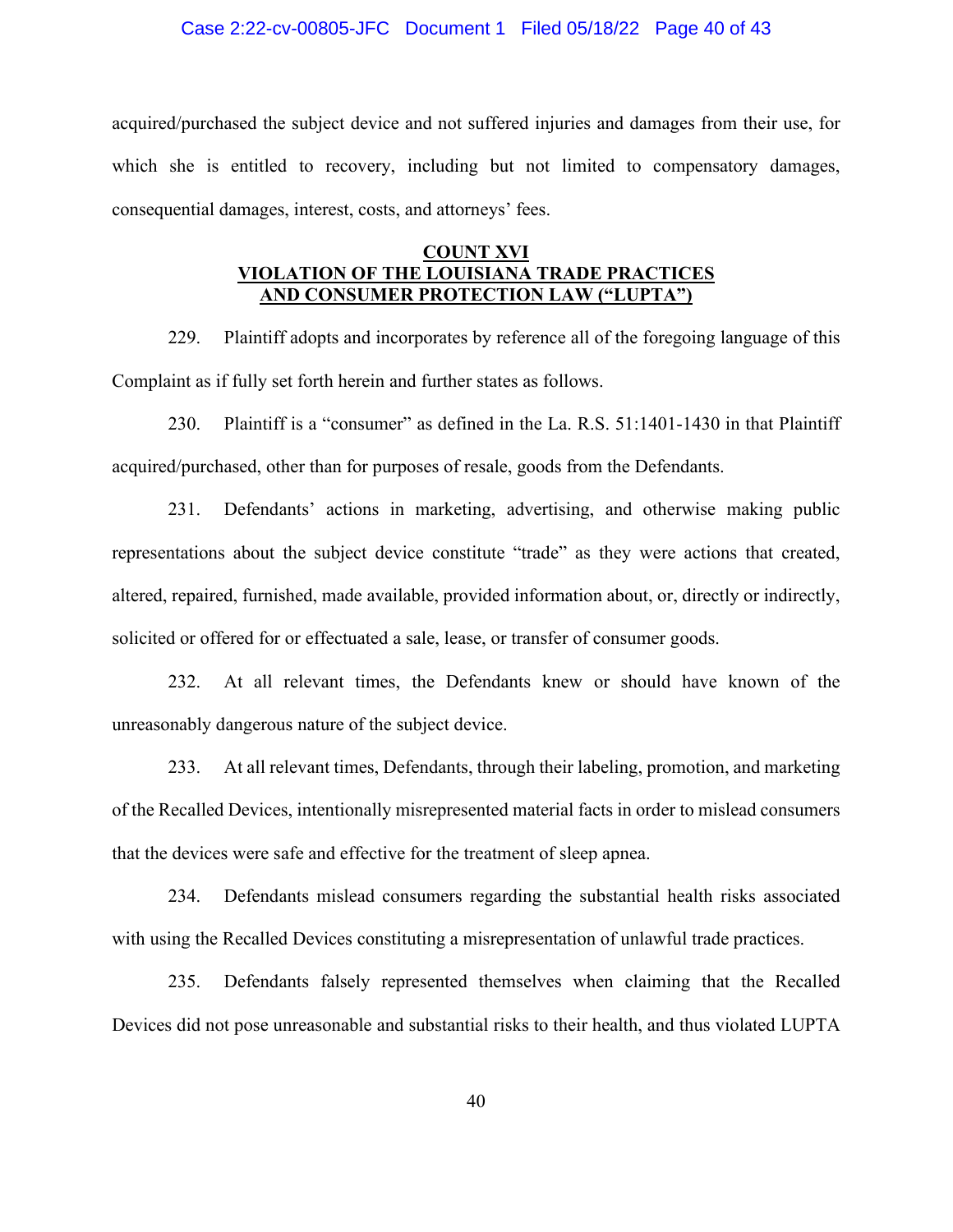## Case 2:22-cv-00805-JFC Document 1 Filed 05/18/22 Page 41 of 43

by marketing their goods or services to be of a particular standard, quality, grade, style, when they are/were in fact another.

236. Plaintiff acted in reasonable reliance upon Defendants' unlawful trade practices through Defendants' misrepresentations and omissions. Had Defendants not engaged in the deceptive conduct described herein, reasonable consumers and Plaintiff would not have acquired/purchased the Recalled Devices if they had known the devices posed unreasonable and substantial risks to their health. Knowledge of these material factors would have highly impacted the Plaintiff's decision when first acquiring/purchasing and using the subject device.

237. Defendants omitted material facts misleading consumers about the safety and efficacy of the Recalled Devices, thus violating LUPTA.

238. As a direct and proximate result of the unlawful trade practices of Defendants, in violation of LUPTA, Plaintiff suffered and will continue to suffer damages for which she is entitled to recovery, including but not limited to compensatory damages, consequential damages, treble or per-violation damages, interest, costs, attorneys' fees, and all other available damages.

#### **PUNITIVE DAMAGES**

239. Plaintiff adopts and incorporates by reference all of the foregoing language of this Complaint as if fully set forth herein and further states as follows.

240. Defendants' conduct described herein consisted of oppression, fraud, and/or malice, and was done with advance knowledge, conscious disregard of the safety of others, and/or ratification by Defendants' officers, directors, and/or managing agents.

241. Despite their knowledge of the Recalled Devices' propensity to cause lung cancer and other serious injuries, Defendants chose profits over the safety of American citizens suffering with sleep apnea when they sought to create and market a device posing significant health risks.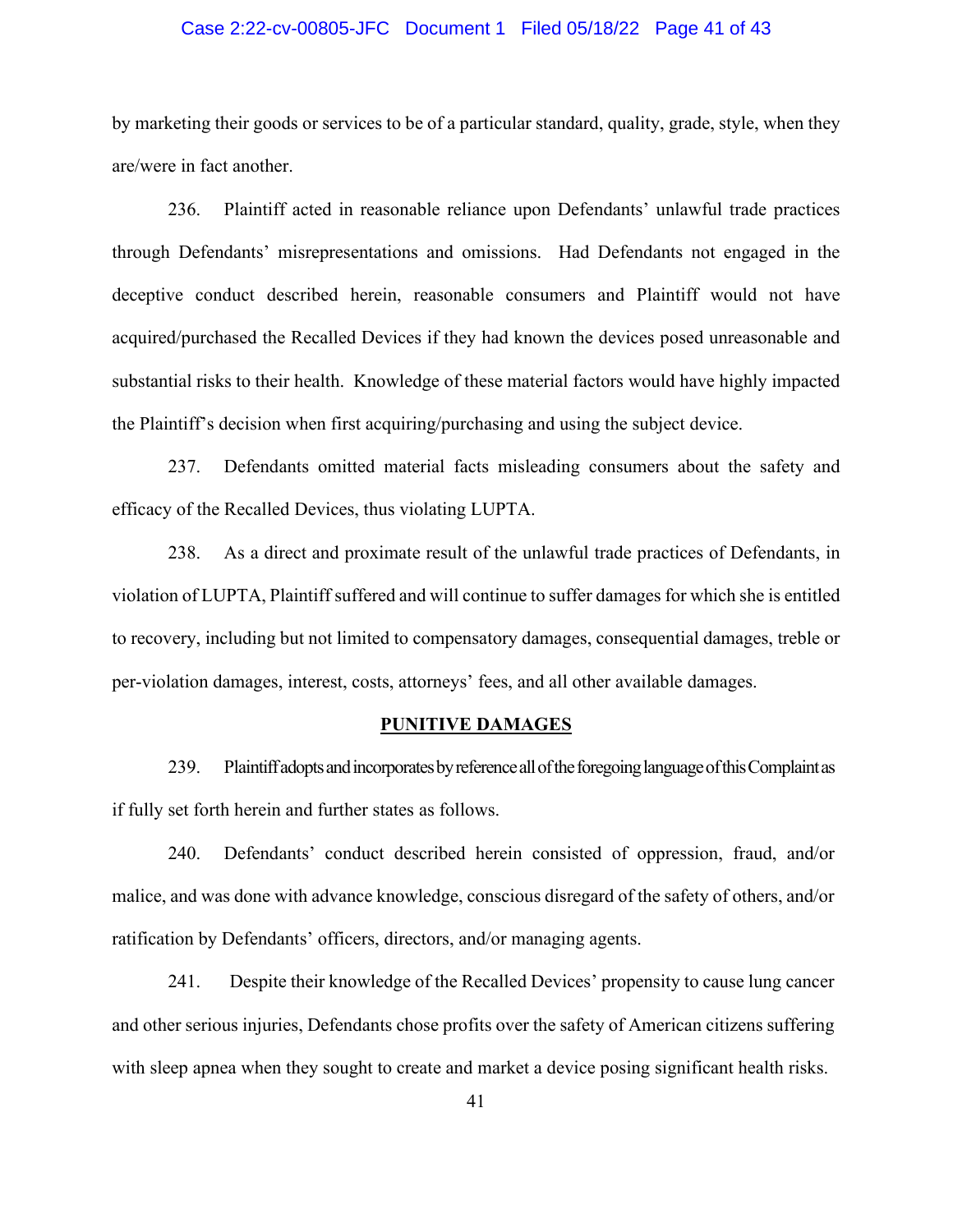## Case 2:22-cv-00805-JFC Document 1 Filed 05/18/22 Page 42 of 43

242. Despite having substantial information about the Recalled Devices' serious and unreasonable side effects, Defendants intentionally and recklessly failed to adequately warn the public, physicians, and the medical community.

243. Further, despite having substantial information about the Recalled Devices' serious and unreasonable side effects, Defendants failed to make the decision to pull the devices from the market after receiving indications and after receiving reports from consumers who were experiencing serious injuries associated with the use of the devices.

244. Defendants downplayed and recklessly disregarded their knowledge of the defective nature of the Recalled Devices' potential for causing serious injuries.

245. Defendants chose to do nothing to warn the public about serious and undisclosed side effects with the Recalled Devices.

246. Defendants recklessly failed to warn and adequately instruct physicians, including Plaintiff's physician, regarding the increase in reports from consumers who were experiencing serious injuries associated with the use of the Recalled Devices.

247. Consequently, Defendants are liable for punitive damages in an amount to be determined by the jury.

#### **PRAYER FOR RELIEF**

**WHEREFORE**, Plaintiff demands judgment against the Defendants jointly and severally for damages, including punitive damages if applicable, to which she is entitled by law, as well as all costs of this action, interest and attorneys' fees, to the full extent of the law, whether arising under the common law and/or statutory law, including:

a. Judgment for Plaintiff and against Defendants;